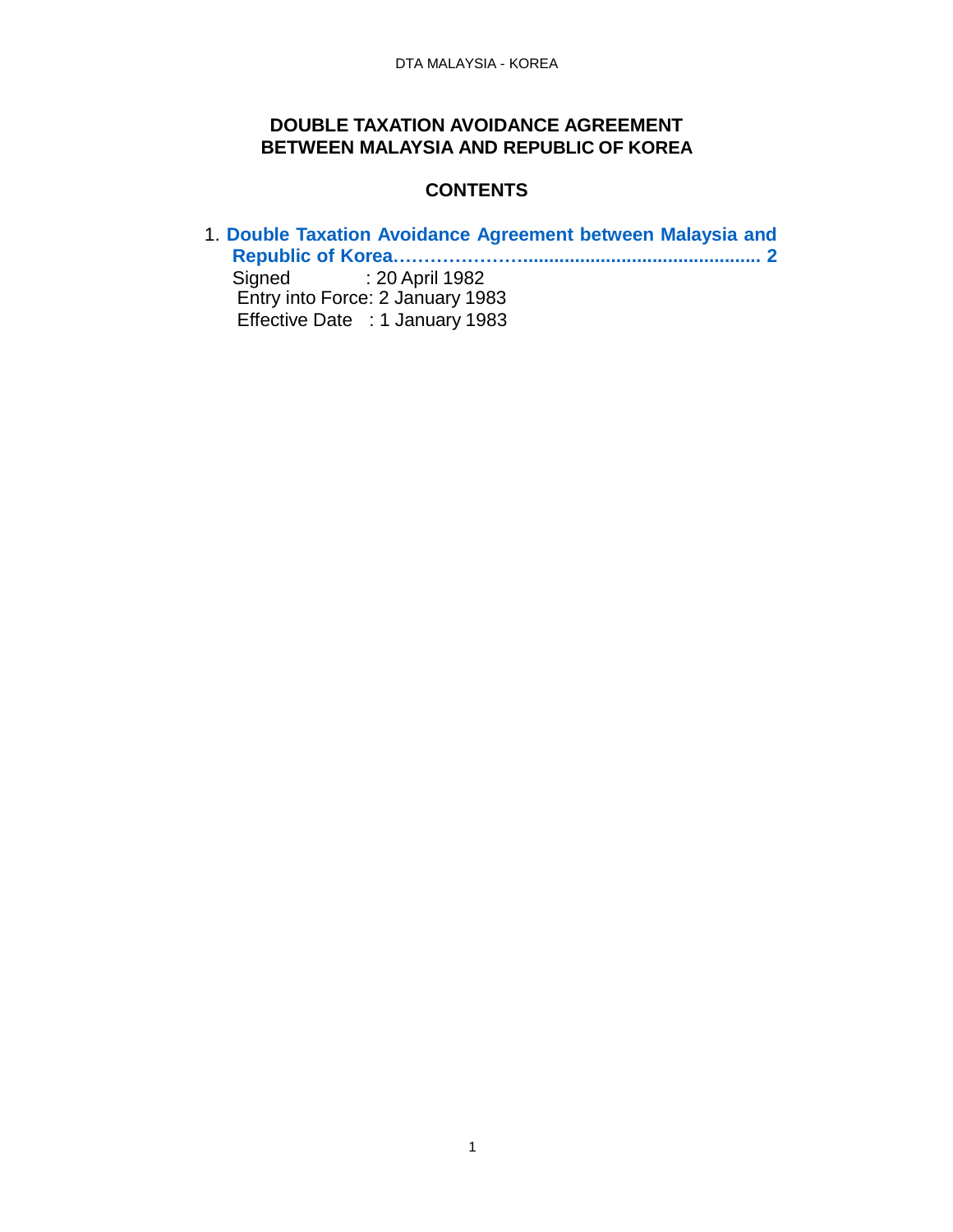P.U. (A) 292/1982 Signed: Effective: Status: 20 April 1982 1 January 1983 **Effective** 

#### **INCOME TAX ACT 1967 AND PETROLEUM (INCOME TAX) ACT 1967**

### **DOUBLE TAXATION RELIEF (KOREA) ORDER 1982**

IN exercise of the powers conferred by subsection (1) of section 132 of the Income Tax Act 1967 and subsection (1) of section 65A of the Petroleum (Income Tax) Act 1967, the Minister makes the following Order:

1.This Order may be cited as the **Double Taxation Relief (Korea) Order 1982.**

2.It is declared that the arrangements specified in the Schedule have been made with the Government of the Republic of Korea with a view of affording relief from double taxation in relation to Malaysian tax and Korean tax (as defined in each case in the arrangements) and that it is expedient that the arrangements shall have effect.

### SCHEDULE

### (Paragraph 2)

#### **AGREEMENT BETWEEN THE GOVERNMENT OF MALAYSIA AND THE GOVERNMENT OF THE REPUBLIC OF KOREA FOR THE AVOIDANCE OF DOUBLE TAXATION AND THE PREVENTION OF FISCAL EVASION WITH RESPECT TO TAXES ON INCOME**

The Government of Malaysia and the Government of the Republic of Korea, desiring to conclude an Agreement for the avoidance of double taxation and the prevention of fiscal evasion with respect to taxes on income, have agreed as follows:

# Article 1

### **PERSONAL SCOPE**

This Agreement shall apply to persons who are residents of one or both of the Contracting States.

### Article 2 **TAXES COVERED**

- 1. The taxes which are the subject of this Agreement are:
	- (a) in Korea: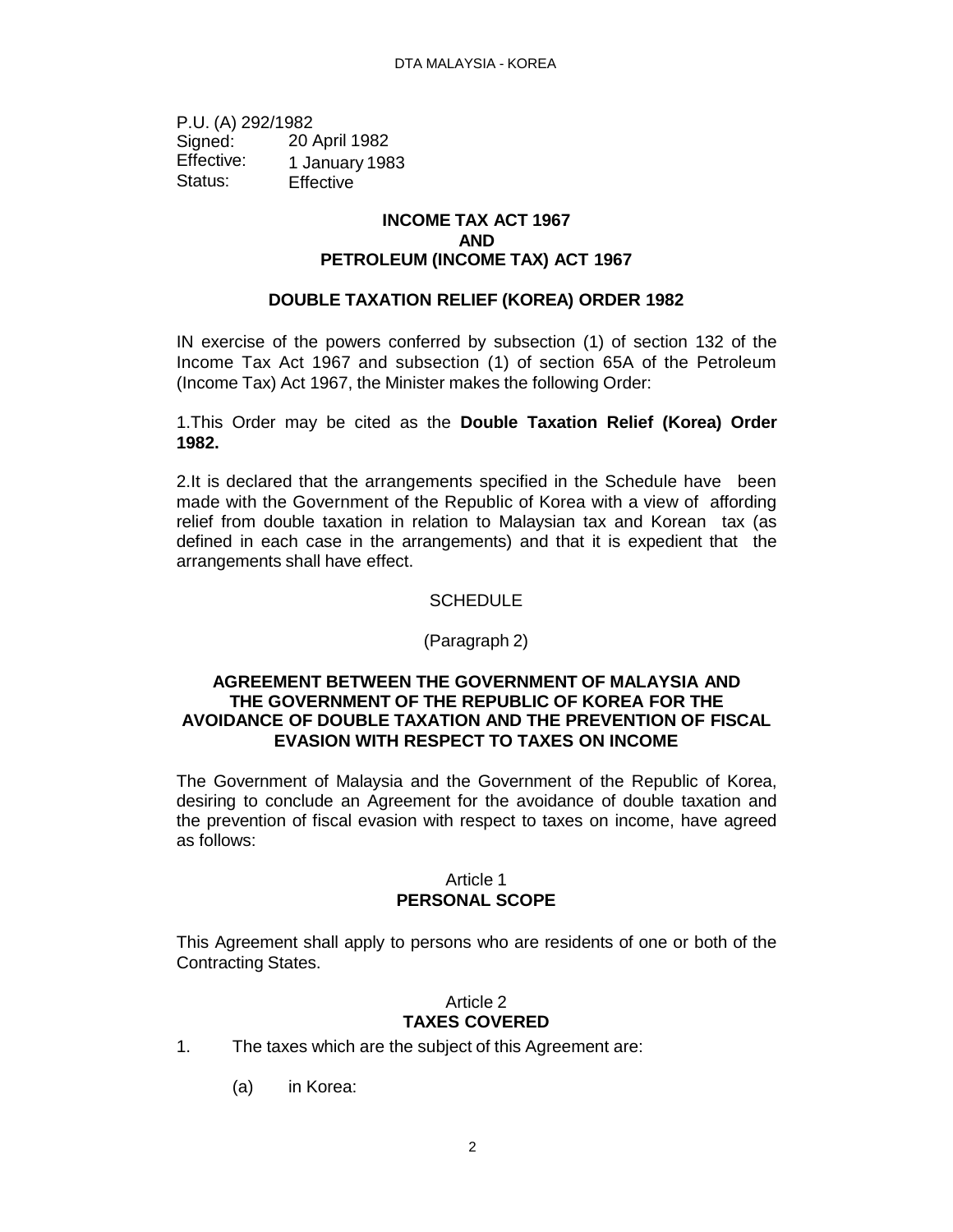- (i) the income tax,
- (ii) the corporation tax, and
- (iii) the inhabitant tax,

(hereinafter referred to as "Korean tax");

- (b) in Malaysia:
	- (i) income tax and excess profit tax,
	- (ii) supplementary income taxes, that is, tin profits tax, development tax and timber profits tax, and
	- (iii) petroleum income tax,

(hereinafter referred to as "Malaysian tax").

2. This Agreement shall also apply to any identical or substantially similar taxes which are imposed by either Contracting State after the date of signature of this Agreement in addition to, or in place of, the existing taxes. The competent authorities of the Contracting States shall notify each other of any significant changes which have been made in their respective taxation laws.

### Article 3 **GENERAL DEFINITIONS**

- 1. In this Agreement, unless the context otherwise requires:
	- (a) the term "Korea" means the territory of the Republic of Korea including any area adjacent to the territorial sea of the Republic of Korea which, in accordance with international law, has been or may hereafter be designated under the laws of the Republic of Korea as an area within which the sovereign rights of the Republic of Korea with respect to the sea bed and sub-soil and their natural resources may be exercised;
	- (b) the term "Malaysia" means the Federation of Malaysia and includes any area adjacent to the territorial waters of Malaysia which, in accordance with international law, has been or may hereafter be designated under the laws of Malaysia as an area within which the rights of Malaysia with respect to the sea bed and sub - soil and t heir nat ur al r esour ces m ay be exercised;
	- (c) the terms "a Contracting State" and "the other ContractingState" mean Korea or Malaysia, as the context requires;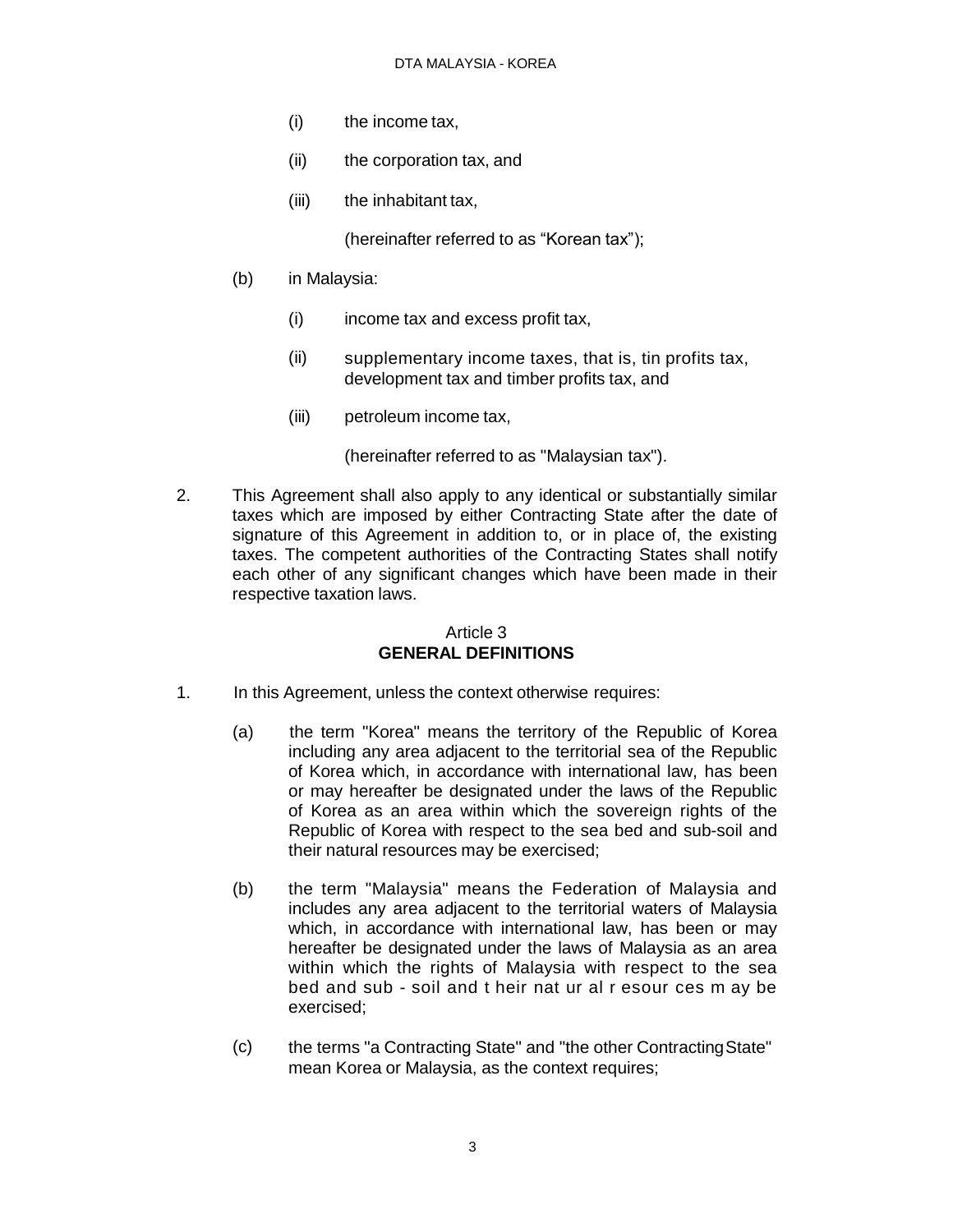- (d) the term "tax" means Korea tax or Malaysia tax, as the context requires;
- (e) the term "person" includes an individual, a company and any other body of persons which is treated as a person for tax purposes;
- (f) the term "company" means any body corporate or any entity which is treated as a body corporate for tax purpose;
- (g) the terms "enterprise of a Contracting States" and "enterprise of the other Contracting State" mean respectively an enterprise carried on by a resident of a Contracting State and an enterprise carried on by a resident of the other Contracting State;
- (h) the term "international traffic" means any transport by a ship or aircraft operated by an enterprise of a Contracting State, except where the ship or aircraft is operated solely between places in the other Contracting State;
- (i) the term "competent authority" means, in the case of Korea, the Minister of Finance or his authorised representative; and in the case of Malaysia, the Minister of Finance or his authorised representative;
- (j) the term "national" means:
	- (i) in respect of Korea, all individual possessing the nationality of Korea and all legal persons, partnerships, associations and other entities deriving their status as such from the laws in force in Korea.
	- (ii) in respect of Malaysia, all individuals who are citizens of Malaysia and all legal persons, partnerships, associations and other entities deriving their status as such from the laws in force in Malaysia;
- (k) the terms "resident of a Contracting State" and "resident of the other Contracting State" mean a resident of Korea or a resident of Malaysia, as the context requires.
- 2. As regards the application of this Agreement by a Contracting State any term not otherwise defined shall, unless the context otherwise requires, have the meaning which it has under the laws of that State concerning the taxes to which this Agreement applies.

# Article 4 **RESIDENT**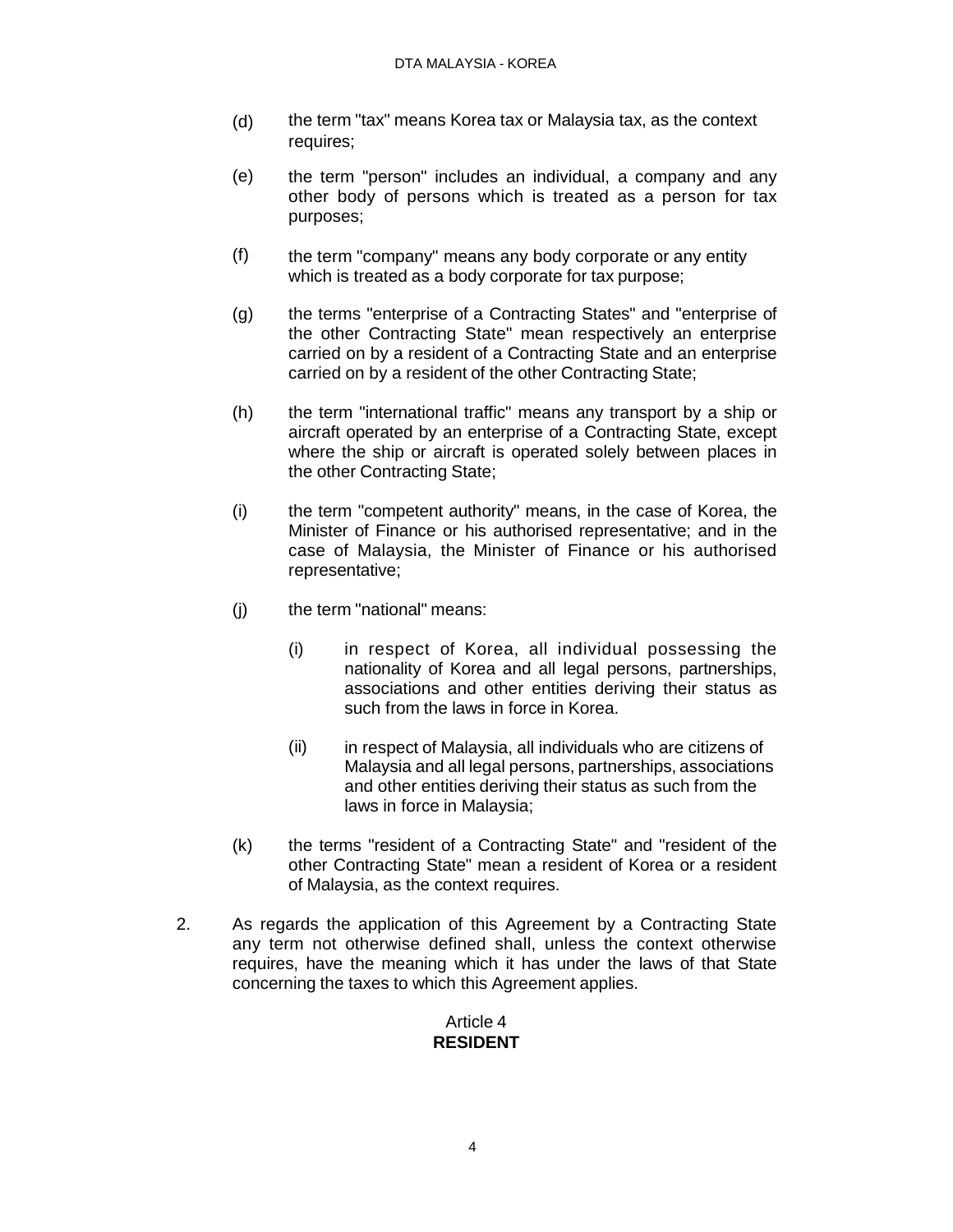- 1. For the purposes of this Agreement, the term "resident of a Contracting State" means any person who, under the laws of that State, is liable to tax therein and is resident thereof by reason of his domicile, residence, place of head or main office, place of management or any other criterion of a similar nature.
- 2. Where by reason of the provisions of paragraph 1 an individual is a resident of both Contracting States, then his status shall be determined as follows:
	- (a) he shall be deemed to be a resident of the State in which he has a permanent home available to him; if he has a permanent home available to him in both States, he shall be deemed to be a resident of the State with which his personal and economic relations are closer (centre of vital interests);
	- (b) if the State in which he has his centre of vital interests cannot be determined, or if he has not a permanent home available to him in either State, he shall be deemed to be a resident of the State in which he has an habitual abode;
	- (c) if he has an habitual abode in both States or in neither of them, he shall be deemed to be a resident of the State of which he is a national;
	- (d) if he is a national of both States or of neither of them, the competent authorities of the Contracting States shall settle the question by mutual agreement.
- 3. Where by reason of the provisions of paragraph 1 a person other than an individual is a resident of both Contracting States, then it shall be deemed to be a resident of the State in which its place of effective management is situated. In case of doubts the competent authorities of the Contracting States shall settle the question by mutual agreement.

## Article 5 **PERMANENT ESTABLISHMENT**

- 1. For the purposes of this Agreement, the term "permanent establishment" means a fixed place of business through which the business of an enterprise is wholly or partly carried on.
- 2. The term "permanent establishment" includes especially:
	- (a) a place of management;
	- (b) a branch;
	- (c) an office;
	- (d) a factory;
	- (e) a workshop;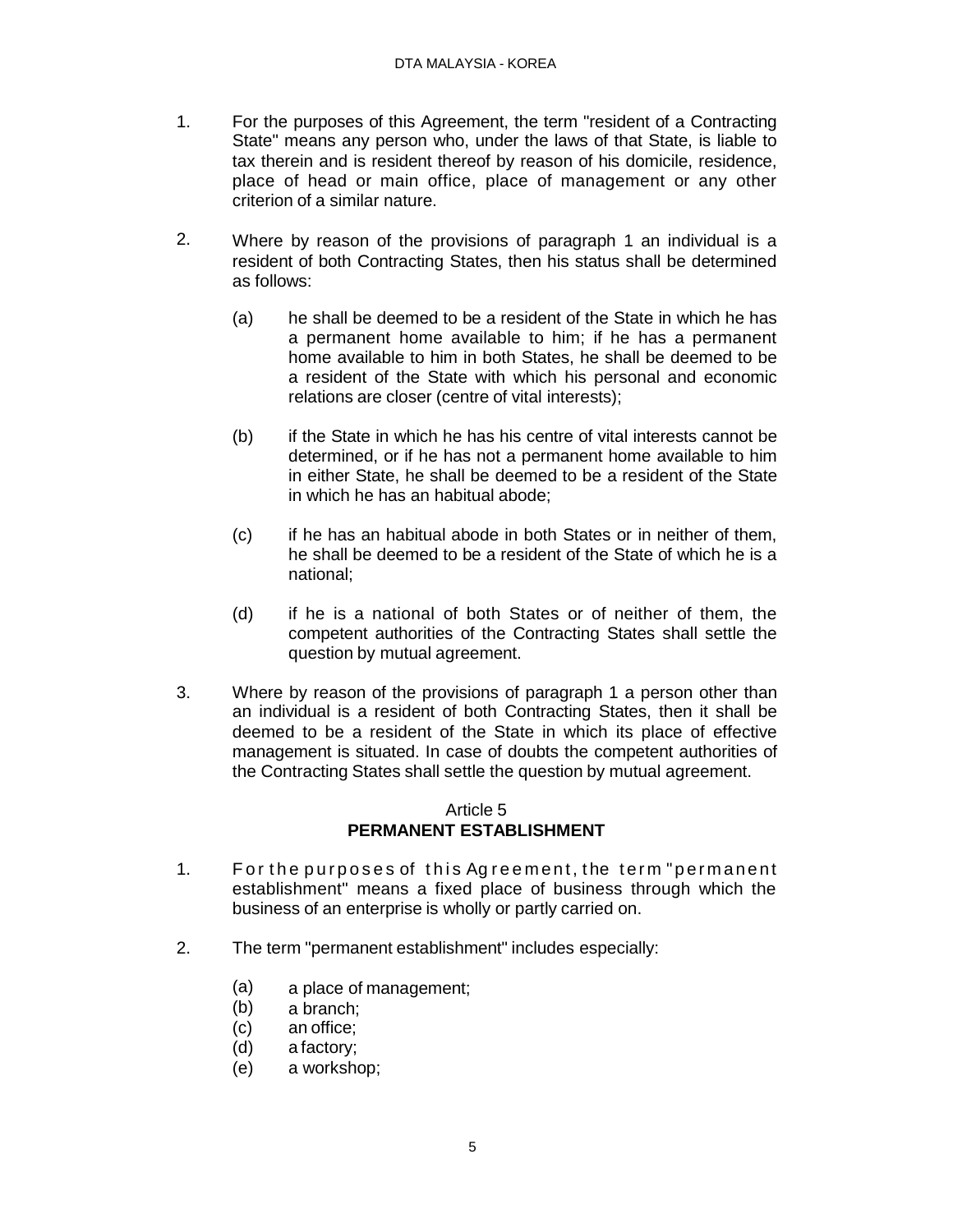- (f) a mine, an oil or gas well, a quarry or any other place of extraction of natural resources;
- (g) a farm or plantation; and
- (h) an installation or structure used for the exploration of natural resources.
- 3. A building or construction site constitutes a permanent establishment only if it lasts more than twelve months.
- 4. Notwithstanding the preceding provisions of this Article, the term "permanent establishment" shall be deemed not to include:
	- (a) the use of facilities solely for the purpose of storage, display or delivery of goods or merchandise belonging to the enterprise;
	- (b) the maintenance of a stock of goods or merchandise belonging to the enterprise solely for the purpose of storage, display or delivery;
	- (c) the maintenance of a stock of goods or merchandise belonging to the enterprise solely for the purpose of processing by another enterprise;
	- (d) the maintenance of a fixed place of business solely for the purpose of purchasing goods or merchandise, or of collecting information, for the enterprise;
	- (e) the maintenance of a fixed place of business solely for the purpose of advertising, for the supply of information, for scientific research or for similar activities which have a preparatory or auxiliary character, for the enterprise; and
	- (f) the maintenance of a fixed place of business solely for any combination of activities mentioned in subparagraphs (a) to (e), provided that the overall activity of the fixed place of business resulting from this combination is of a preparatory or auxiliary character.
- 5. An enterprise of a Contracting State shall be deemed to have a permanent establishment in the other Contracting State if it carries on installation or assembly project, or supervisory activities in connection with a construction, installation or assembly project, which is being undertaken for more than six months in that other State.
- 6. Notwithstanding the provisions of paragraphs 1 and 2, if a person (other than an agent of independent status to whom paragraph 7 applies) is acting on behalf of an enterprise and has, and habitually exercises, in a Contracting State an authority to conclude contracts in the name of the enterprise, that enterprise shall be deemed to have a permanent establishment in that State in respect of any activities which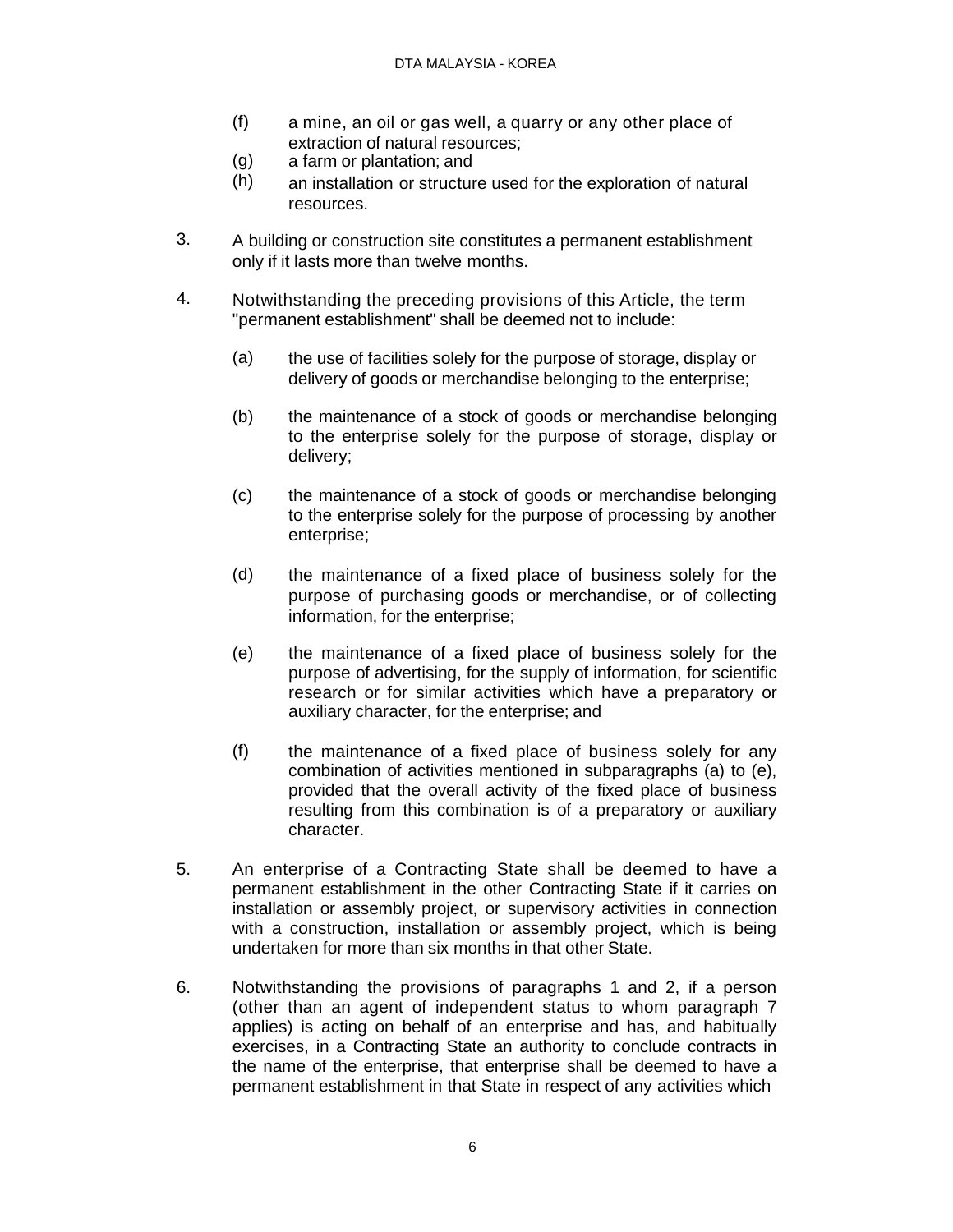that person undertakes for the enterprise, unless the activities of such person are limited to those mentioned in paragraph 4 which, if exercised through a fixed place of business, would not make this fixed place of business a permanent establishment under the provision of that paragraph.

- 7. An enterprise shall not be deemed to have a permanent establishment in a Contracting State merely because it carries on business in that State through a broker, general commission agent or any other agent of an independent status, provided that such persons are acting in the ordinary course of their business.
- 8. The fact that a company which is a resident of a Contracting State controls or is controlled by a company which is a resident of the other Contracting State, or which carries on business in that other State (whether through a permanent establishment or otherwise), shall not of itself constitute either company a permanent establishment of the other.

## Article 6 **INCOME FROM IMMOVABLE PROPERTY**

- 1. Income derived by a resident of a Contracting State from immovable property situated in the other Contracting State may be taxed in that other State.
- 2. The term "immovable property" shall have the meaning which it has under the law of the Contracting State in which the property in question is situated. The term shall in any case include property accessory to immovable property, livestock and equipment used in agriculture and forestry, rights to which the provisions of general law respecting landed property apply, usufruct of immovable property and rights to variable or fixed payments as consideration for the working of, or the right to work, mineral deposits, oil or gas well, quarries and other places of extraction of natural resources including timber or other forest produce. Ships, boats and aircraft shall not be regarded as immovable property.
- 3. The provisions of paragraph 1 shall apply to income derived from the direct use, letting, or use in any other form of immovable property.
- 4. The provisions of paragraphs 1 and 3 shall also apply to the income from immovable property of an enterprise and to income from immovable property used for the performance of independent personal services.

## Article 7 **BUSINESS PROFITS**

1. The income or profits of an enterprise of a Contracting State shall be taxable only in that State unless the enterprise carries on business in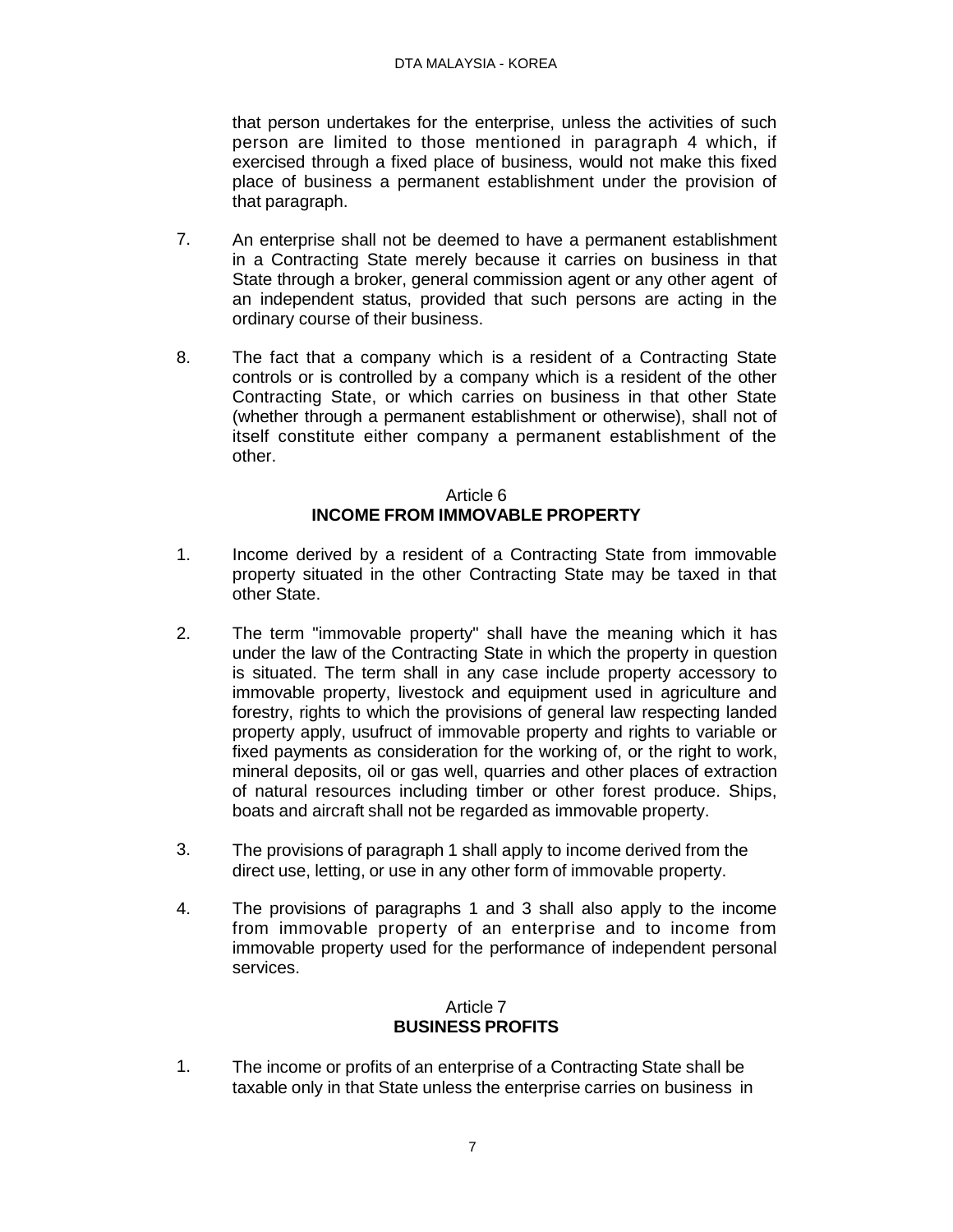the other Contracting State through a permanent establishment situated therein. If the enterprise carries on business as aforesaid, the income or profits of the enterprise may be taxed in the other State but o n ly so much of them as is at tributable to that permanent establishment.

- 2. Subject to the provisions of paragraph 3, where an enterprise of a Contracting State carries on business in the other Contracting State through a permanent establishment situated therein, there shall in each State be attributed to that permanent establishment the income or profits which it might be expected to make if it were a distinct and separate enterprise engaged in the same or similar activities under the same or similar conditions and dealing wholly independently with the enterprise of which it is a permanent establishment.
- 3. In determining the income or profits of a permanent establishment, there shall be allowed as deductions expenses which are incurred for the purposes of the permanent establishment, including executive and general administrative expenses so incurred, whether in the State in which the permanent establishment is situated or elsewhere.
- 4. No income or profits shall be attributed to a permanent establishment by reason of the mere purchase by that permanent establishment of goods or merchandise for the enterprise.
- 5. Where income or profits include items of income which are dealt with separately in other Articles of this Agreement, then the provisions of those Articles shall not be affected by the provisions of this Article.

### Article 8 **SHIPPING AND AIR TRANSPORT**

- 1. Income or profits of an enterprise of a Contracting State from the operation of ships or aircraft in international traffic shall be taxable only in that State.
- 2. The provisions of paragraph 1 shall also apply to income or profits derived from the participation in a pool, a joint business or in an international operating agency.

### Article 9 **ASSOCIATED ENTERPRISES**

Where :

(a) an enterprise of a Contracting State participates directly or indirectly in the management, control or capital of an enterprise of the other Contracting State, or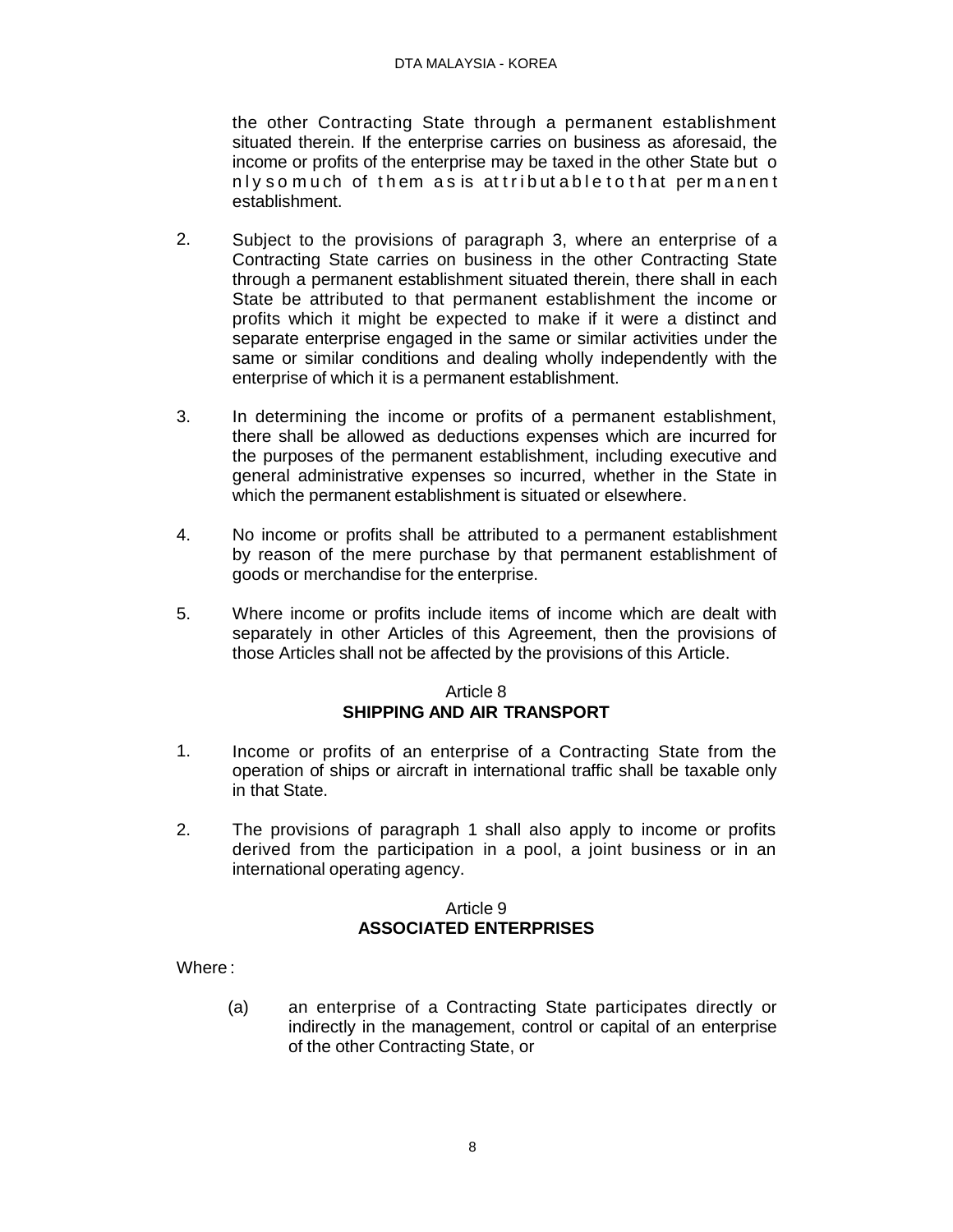(b) the same persons participate directly or indirectly in the management, control or capital of an enterprise of a Contracting State and an enterprise of the other Contracting State,

and in either conditions are made or imposed between the two enterprises in their commercial or financial relations which differ from those which would be made between independent enterprises, then any income or profits which would, but for those conditions, have accrued to one of the enterprises, but, by reason of those conditions, have not so accrued, may be included in the income or profits of that enterprise and taxed accordingly.

### Article 10 **DIVIDENDS**

- 1. Dividends paid by a company which is a resident of a Contracting State to a resident of the other Contracting State may be taxed in that other State.
- 2. Dividends paid by a company which is a resident of Korea to a resident of Malaysia may be taxed in Korea according to the laws of Korea, but if the recipient is the beneficial owner of the dividends the tax so charged shall not exceed:
	- (a) 10 per cent of the gross amount of the dividends if the beneficial owner is a company which owns directly at least 25 per cent of the capital of the company paying the dividends;
	- (b) 15 per cent of the gross amount of the dividends in all other cases.
- 3. Dividends paid by a company resident in Malaysia to a resident of Korea who is subject to Korean tax in respect thereof shall be exempt from any tax in Malaysia which is chargeable on dividends in addition to the tax chargeable in respect of the income of the company:

Provided that nothing in this paragraph shall affect the provisions of the Malaysian law under which the tax in respect of a dividend paid by a company resident in Malaysia from which Malaysian tax has been, or has been deemed to be, deducted may be adjusted by reference to the rate of tax appropriate to the Malaysian year of assessment immediately following that in which the dividend was paid.

- 4. Paragraphs 2 and 3 shall not affect the taxation of the company in respect of the profits out of which the dividends are paid.
- 5. The term "dividends" as used in this Article means income from shares or rights, not being debt-claims, participating in profits or income, as well as income from other corporate rights assimilated to income from shares by the taxation laws of the Contracting State of which the company making the distribution is a resident.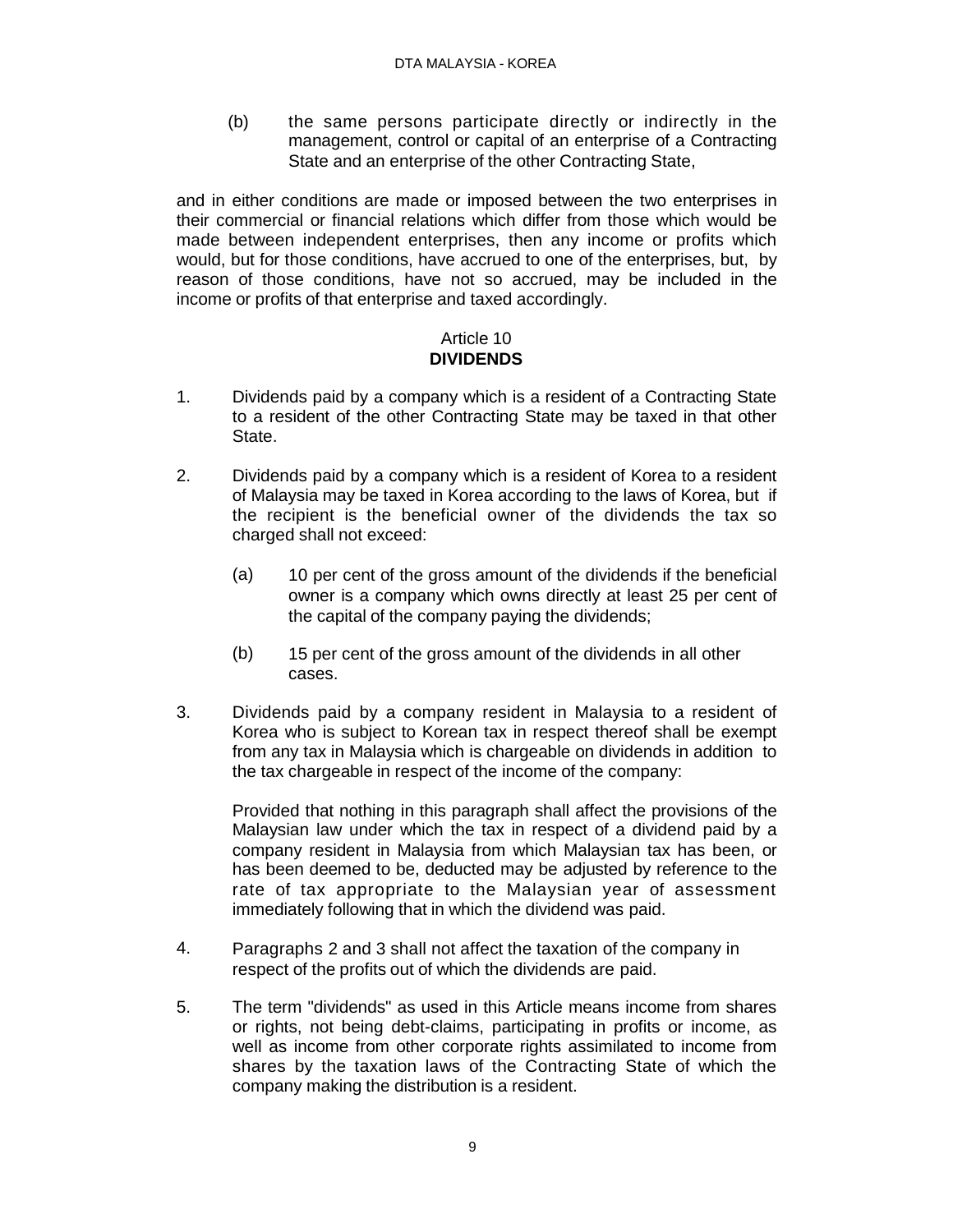- 6. The provisions of paragraphs 1, 2 and 3 shall not apply if the recipient of the dividends, being a resident of a Contracting State, has in the other Contracting State of which the company paying the dividends is a resident, a permanent establishment with which the holding by virtue of which the dividends are paid is effectively connected. In such a case, the provisions of Article 7 shall apply.
- 7. Where a company which is a resident of a Contracting State derives income or profits from the other Contracting State, that other State may not impose any tax on the dividends paid by the company to persons who are not residents of that other State, or subject the company's undistributed profits to a tax on undistributed profits, even if the dividends paid or the undistributed profits consist wholly or partly of income or profits arising in such other State.

#### Article 11 **INTEREST**

- 1. Interest arising in a Contracting States and paid to a resident of the other Contracting State may be taxed in that other State.
- 2. However, such interest may be taxed in the Contracting State in which it arises, and according to the laws of that State, but if the recipient is the beneficial owner of the interest the tax so charged shall not exceed 15 per cent of the gross amount of the interest.
- 3. Notwithstanding the provisions of paragraph 2, interest paid or credited to a resident of Korea carrying on business of banking by a person licensed to carry on banking business in Malaysia, or on an approved loan or a long-term loan shall be exempt from Malaysian tax.
- 4. Notwithstanding the provisions of paragraphs 2 and 3, the Government of a Contracting State shall be exempt from tax in the other Contracting State in respect of interest derived by the Government from that other State.
- 5. For purposes of paragraph 4, the term "Government":
	- (a) in the case of Malaysia means the Government of Malaysia and shall include:
		- (i) the governments of the states;
		- (ii) the local authorities;
		- (iii) the Bank Negara Malaysia;
		- (iv) such institutions, the capital of which is wholly owned by the Government of Malaysia or the governments of the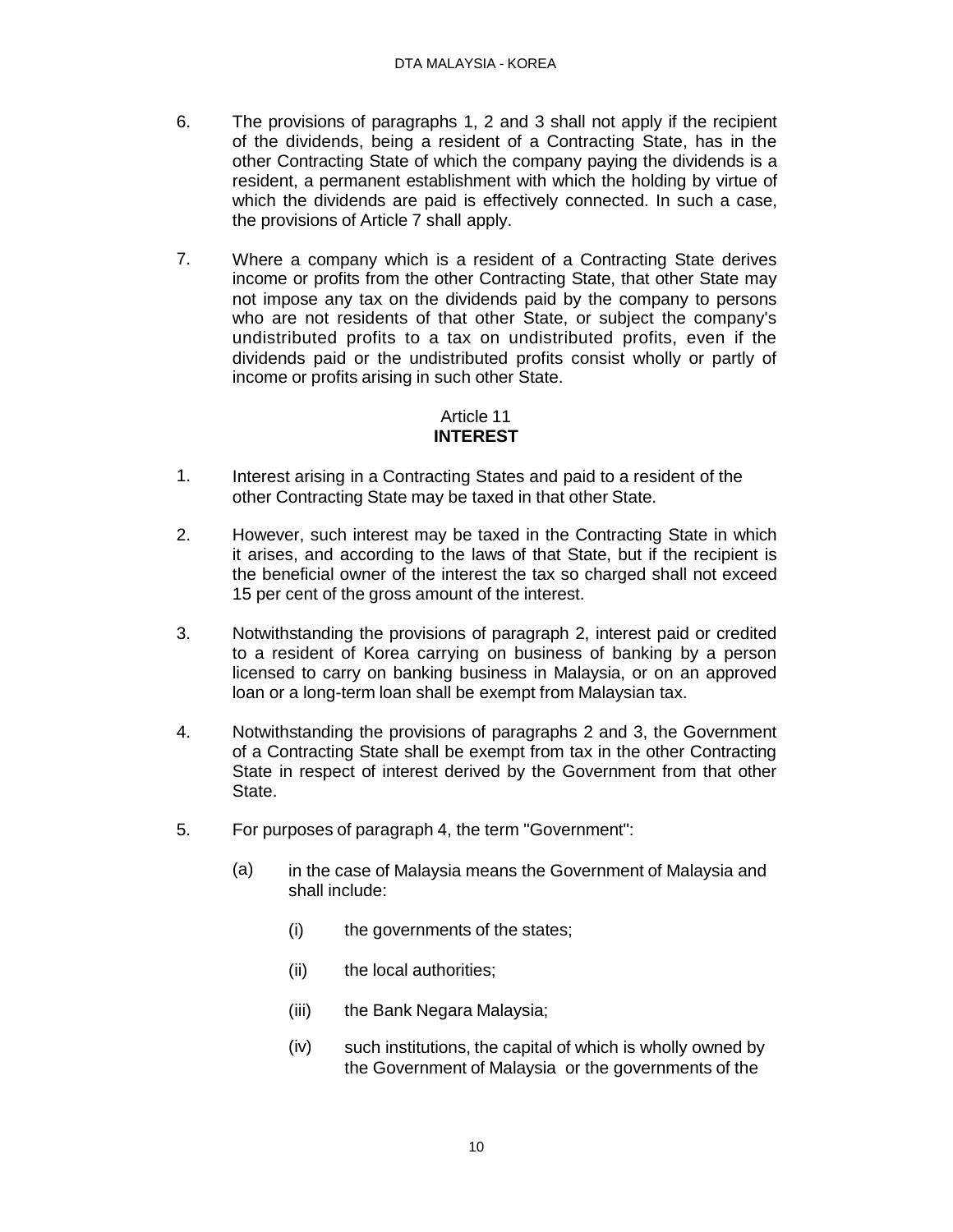states or the local authorities, as may be agreed from time to time between the competent authorities of the Contracting States;

- (b) in the case of Korea means the Government of the Republic of Korea and shall include:
	- (i) the local authorities;
	- (ii) the Bank of Korea;
	- (iii) the Export-Import Bank of Korea;
	- (iv) such institutions, the capital of which is wholly owned by the Government of the Republic of Korea or the local authorities, as may be agreed from time to time between the competent authorities of the Contracting States.
- 6. The term "interest" as used in this Article means income from Government securities, bonds or debentures, whether or not secured by mortgage and whether or not carrying a right to participate in profits, and debt-claims of every kind as well as all other income assimilated to income from money lent according to the taxation laws of the Contracting State in which the income arises.
- 7. The provisions of paragraphs 1, 2, 3 and 4 shall not apply if the beneficial owner of the interest, being a resident of a Contracting State, carries on business in the other Contracting State in which the interest arises, through a permanent establishment situated therein, and the debt-claim in respect of which the interest is paid is effectively connected with such permanent establishment. In such a case, the provisions of Article 7 shall apply.
- 8. Interest shall be deemed to arise in a Contracting State when the payer is that State itself, or a political sub-division, a local authority or statutory body thereof, or a resident of that State. Where, however, the person paying the interest, whether he is a resident of a Contracting State or not, has in a Contracting State a permanent establishment in connection with which the indebtedness on which the interest is paid was incurred, and such interest is borne by such permanent establishment, then such interest shall be deemed to arise in the State in which the permanent establishment is situated.
- 9. Where, by reason of a special relationship between the payer and the recipient or between both of them and some other person, the amount of the interest paid, having regard to the debt-claim for which it is paid, exceeds the amount which would have been agreed upon by the payer and the recipient in the absence of such relationship, the provisions of this Article shall apply only to the last-mentioned amount. In that case, the excess part of the payments shall remain taxable according to the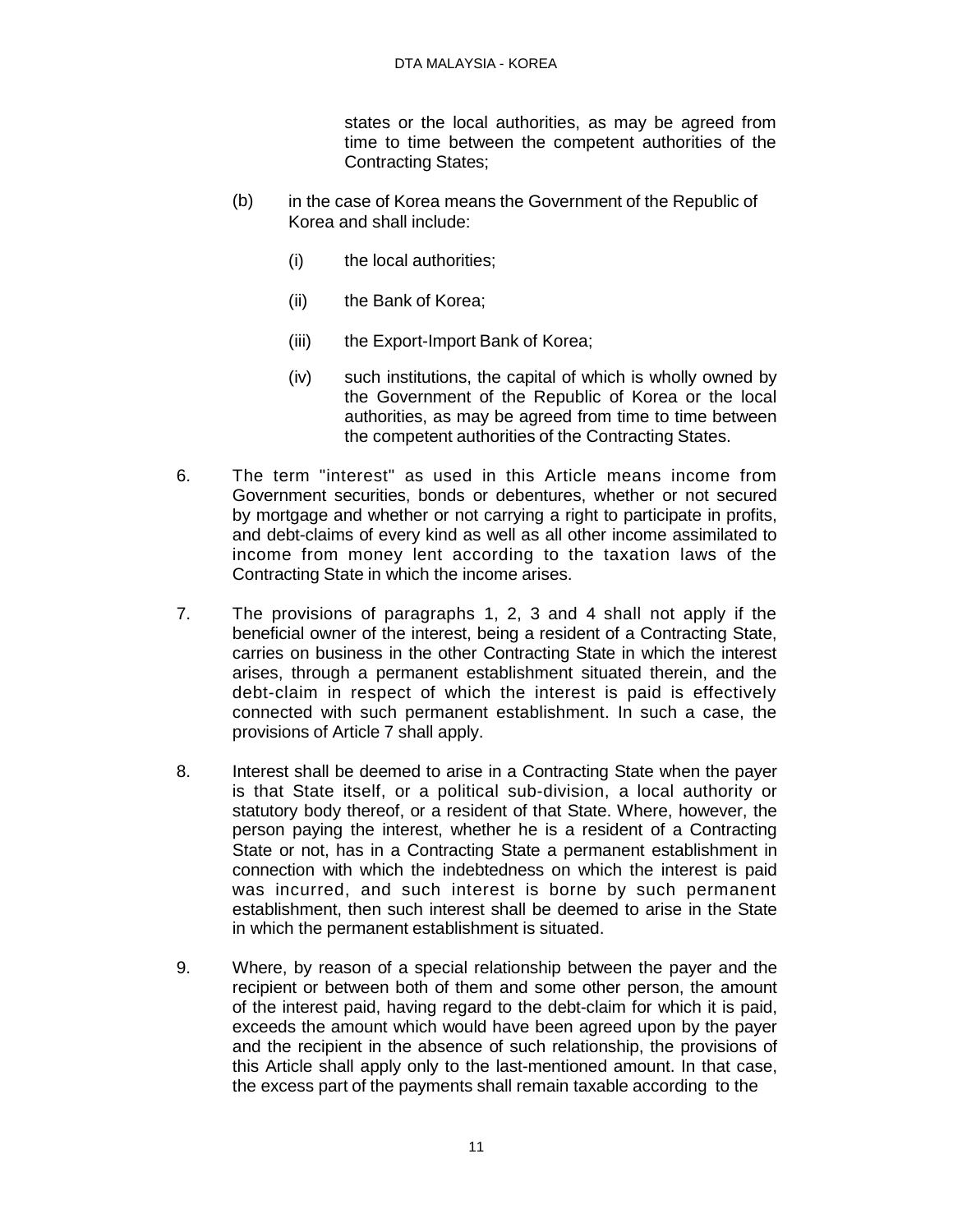laws of each Contracting State, due regard being had to the other provisions of this Agreement.

### Article 12 **ROYALTIES**

- 1. Royalties arising in a Contracting State and paid to a resident of the other Contracting State may be taxed in that other State.
- 2. However, such royalties may be taxed in the Contracting State in which they arise, and according to the laws of that State, but the tax so charged shall not exceed:
	- (a) 10 per cent of the gross amount of the royalties referred to in paragraph 4(a);
	- (b) 15 per cent of the gross amount of the royalties referred to in paragraph 4(b).
- 3. Notwithstanding the provisions of paragraph 2, approved industrial royalties derived from Malaysia by a resident of Korea shall be exempt from Malaysian tax.
- 4. The term "royalties" as used in this Article means payments of any kind received as a consideration for-
	- (a) the use of, or the right to use, any patent, trade mark, design or model, plan, secret formula or process, copyright of an y scientific work, or for the use of, or the right to use, industrial, commercial, or scientif ic equipment, or for information concerning industrial, commercial or scientific experience;
	- (b) the use of, or the right to use, cinematograph films, or tapes for radio or television broadcasting, or any copyright of literary or artistic work.
- 5. The term "approved industrial royalties" means royalties as defined in sub-paragraph 4(a) which are approved and certified by the competent authority of Malaysia as payable for the purpose of promoting industrial development in Malaysia and which are payable by an enterprise which is wholly or mainly engaged in activities falling within one of the following classes:
	- (a) manufacturing, assembling or processing;
	- (b) construction, civil engineering or ship-building; or
	- (c) electricity, hydraulic power, gas or water supply.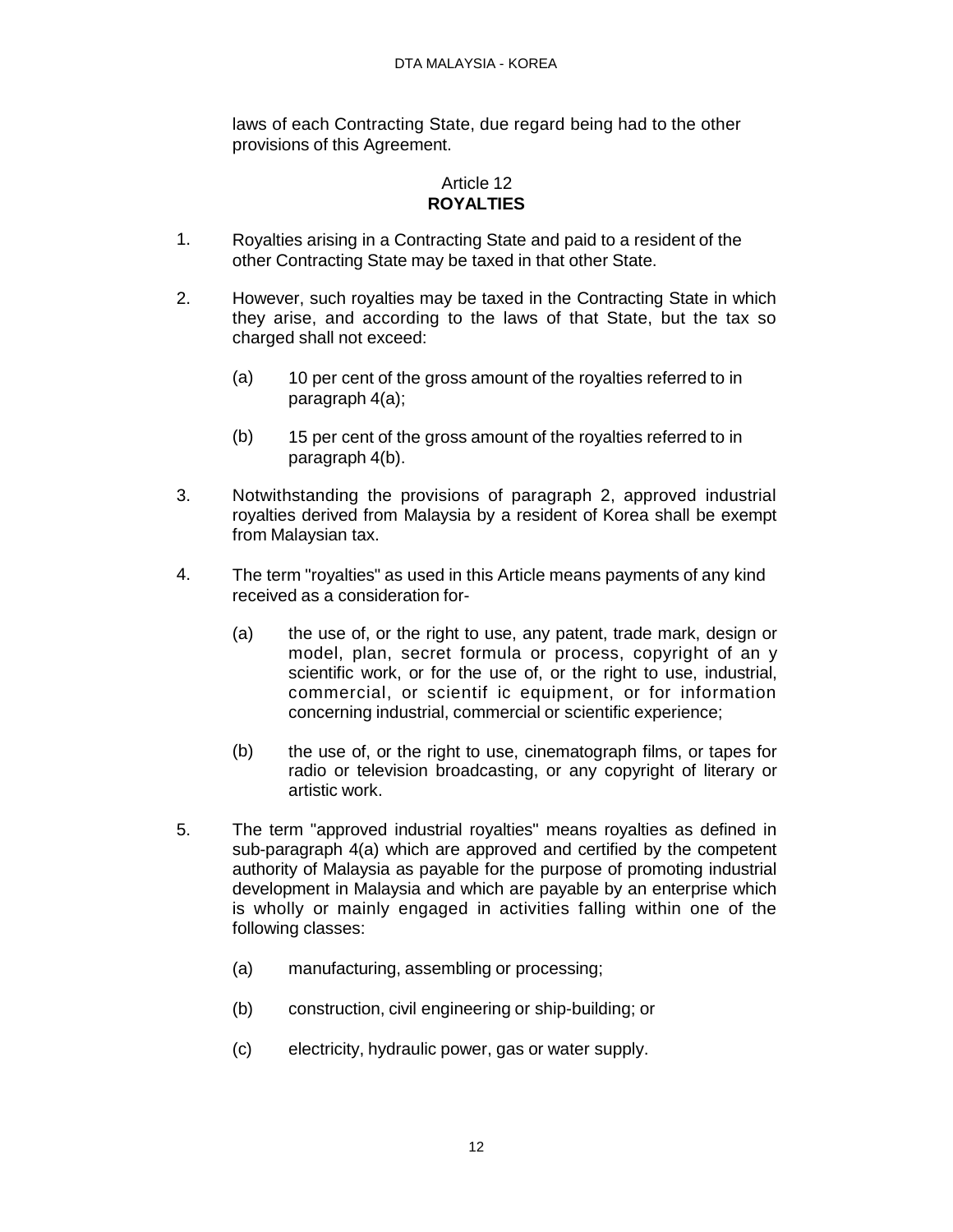- 6. The provisions of paragraphs 2 and 3 shall not apply if the recipient of the royalties, being a resident of a Contracting State, has in the other Cont r act ing St at e in which the royalties arise a perm anent establishment with which the right or property giving rise to the royalties is effectively connected. In such a case, the provisions of Article 7 shall apply.
- 7. Royalties shall be deemed to arise in a Contracting State when the payer is that State itself, a political subdivision, a local authority or statutory body thereof, or a resident of that Contracting State. Where, however, the person paying the royalties, whether he is a resident of a Contracting State or not, has in a Contracting State a permanent establishment in connection with which the obligation to pay the royalties was incurred, and such royalties are borne by such permanent establishment, then such royalties shall be deemed to arise in the State in which the permanent establishment is situated.
- 8. Where, by reason of a special relationship between the payer and the recipient or between both of them and some other person, the amount of the royalties paid, having regard to the use, right or information for which they are paid, exceeds the amount which would have been agreed upon by the payer and the recipient in the absence of such relationship, the provisions of this Article shall apply only to the lastmentioned amount. In that case, the excess part of the payments shall remain taxable according to the law of each Contracting State, due regard being had to the other provisions of this Agreements.

# Article 13 **CAPITAL GAINS**

- 1. Gains derived by a resident of a Contracting State from the alienation of immovable property referred to in Article 6 and situated in the other Contracting State may be taxed in that other State.
- 2. Gains from the alienation of movable property forming part of the business property of a permanent establishment which an enterprise of a Contracting State has in the other Contracting State or of movable property pertaining to a fixed base available to a resident of a Contracting State in the other Contracting State for the purpose of performing independent personal services, including such gains from the alienation of such a permanent establishment (alone or with the whole enterprise) or of such fixed base, may be taxed in that other State.
- 3. Gains from the alienation of ships or aircraft operated in international traffic or movable property pertaining to the operation of such ships or aircraft shall be taxable only in the Contracting State of which the enterprise is a resident.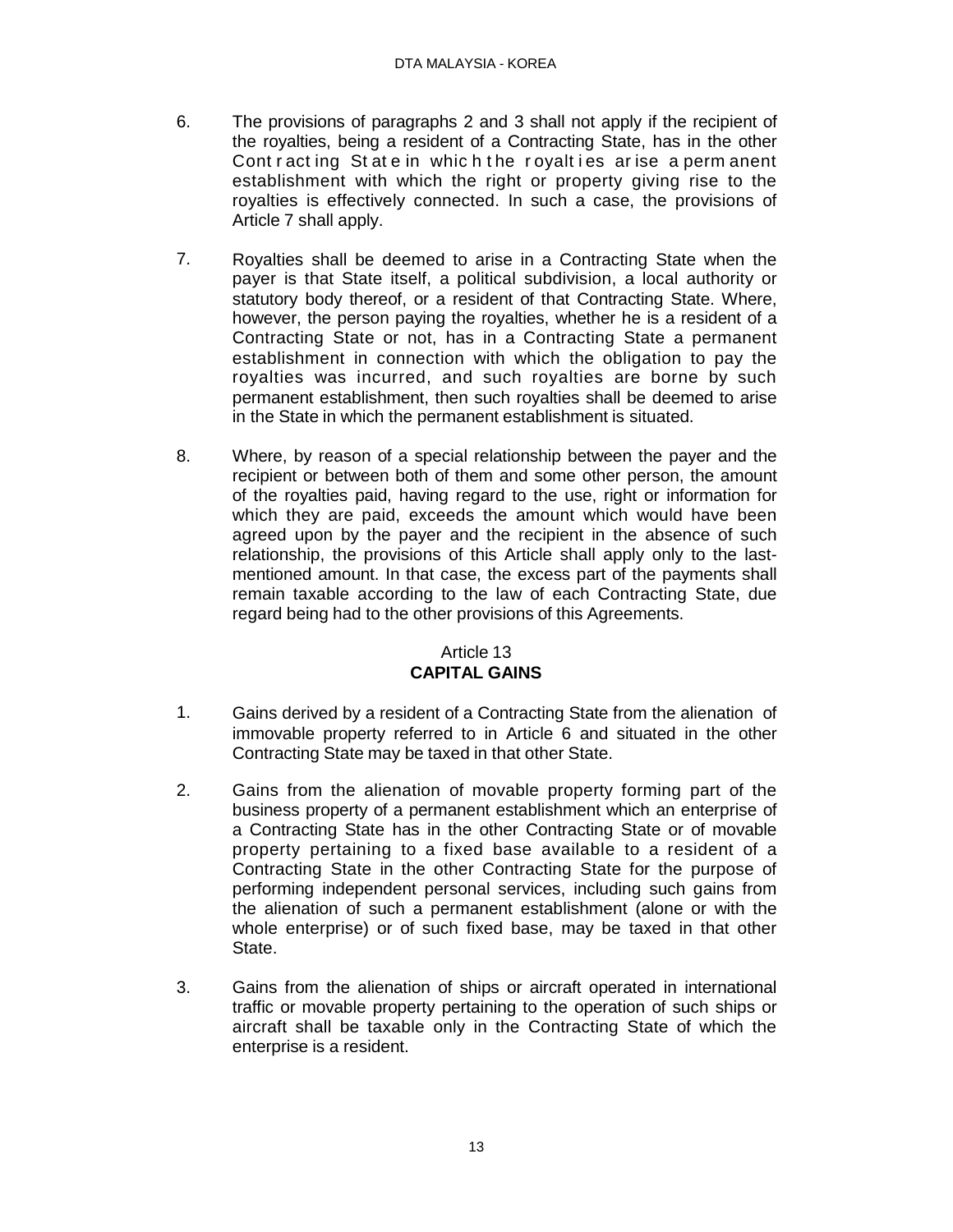4. Gains from the alienation of any property other than those referred to in paragraphs 1, 2 and 3, shall be taxable only in the Contracting State of which the alienator is a resident.

### Article 14 **INDEPENDENT PERSONAL SERVICES**

- 1. Income derived by a resident of a Contracting State in respect of professional services or other independent activities of a similar character shall be taxable only in that State. However, in the following circumstances such income may be taxed in the other Contracting State:
	- (a) if his stay in the other State is for a period or periods amounting to or exceeding in the aggregate 183 days in the calendar year concerned; or
	- (b) if the remuneration for his services in the other State is either derived from residents of that State or borne by a permanent establishment which a person not resident in that State has in that State and which, in either case exceeds 3,000 United States dollars in the calendar year concerned, notwithstanding that his stay in that State is for a period or periods amounting to less than 183 days during that calendar year.
- 2. The term "professional services" includes especially independent scientific, literary, artistic, educational or teaching activities as well as the independent activities of physicians, lawyers, engineers, architects, dentists and accountants.

### Article 15 **DEPENDENT PERSONAL SERVICES**

- 1. Subject to provisions of Articles 16, 18, 19, 20 and 21 salaries, wages and other similar remuneration derived by a resident of a Contracting State in respect of an employment shall be taxable only in that State unless the employment is exercised in the other Contracting State. If the employment is so exercised, such remuneration as is derived therefrom may be taxed in that other State.
- 2. Notwithstanding the provisions of paragraph 1, remuneration derived by a resident of a Contracting State in respect of an employment exercised in the other Contracting State in respect of an employment exercised in the other Contracting State shall be taxable only in the first-mentioned State if:
	- (a) the recipient is present in the other State for a period or periods not exceeding in the aggregate 183 days in the calendar year concerned; and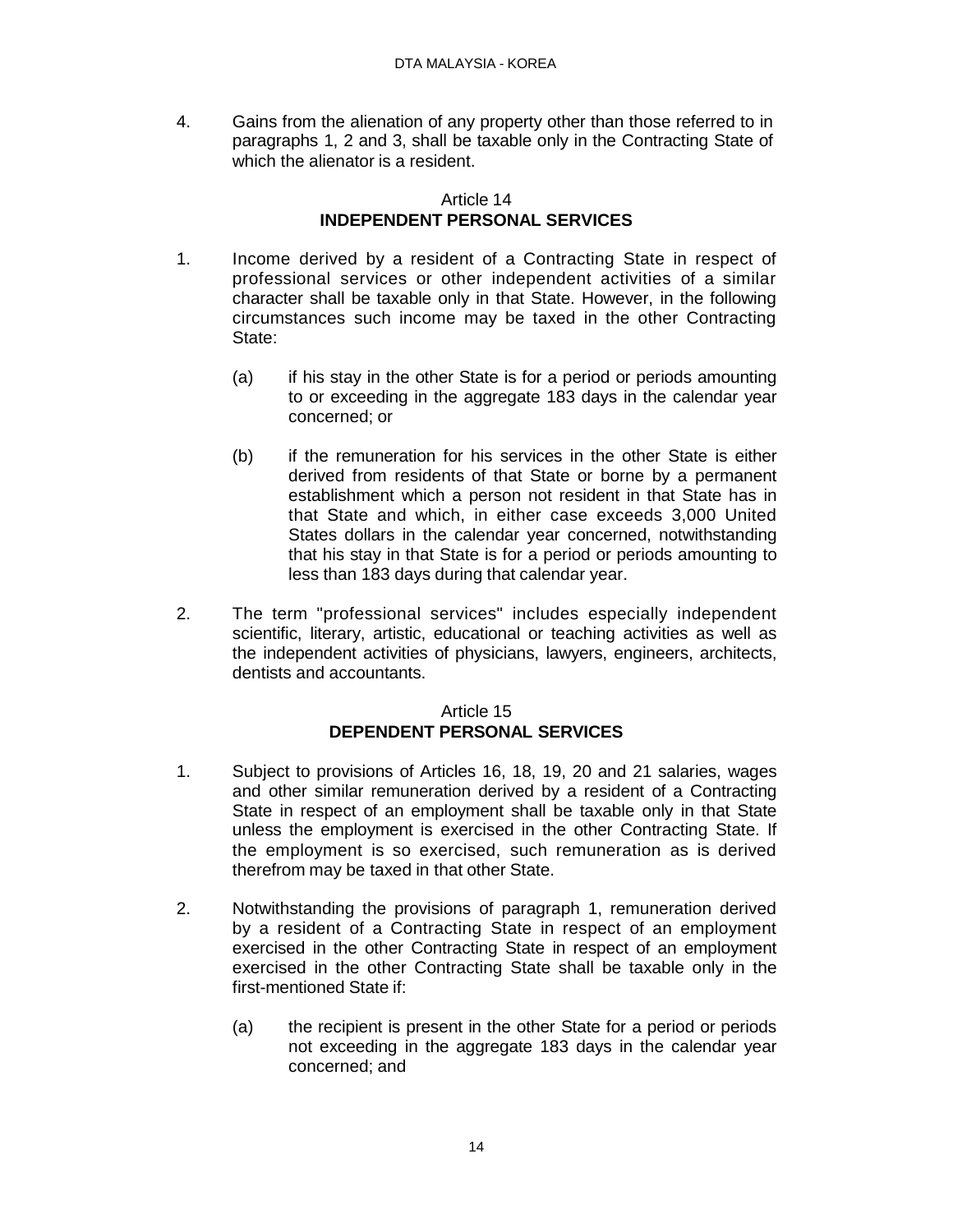- (b) the remuneration is paid by, or on behalf of, an employer who is not a resident of the other State; and
- (c) the remuneration is not borne by a permanent establishment which the employer has in the other State.
- 3. Notwithstanding the preceding provisions of this Article, remuneration in respect of an employment exercised aboard a ship or aircraft operated in international traffic by an enterprise of a Contracting State may be taxed in that State.

### Article 16 **DIRECTORS' FEES**

Directors' fees and other similar payments derived by a resident of a Contracting State in his capacity as a member of the board of directors of a company which is a resident of the other Contracting State may be taxed in that other State.

# Article 17 **ARTISTES AND ATHLETES**

- 1. Notwithstanding the provisions of Article 14 and 15, income derived by a resident of a Contracting State as an entertainer, such as a theatre, motion picture, radio or television artiste, or a musician, or as an athlete, from his personal activities as such exercised in the other Contracting State, may be taxed in that other State.
- 2. Where income in respect of personal activities exercised by an entertainer or an athlete in his capacity as such accrues not to the entertainer or athlete himself but to another person, that income may, notwithstanding the provisions of Articles 7, 14 and 15, be taxed in the Contracting State in which the activities of the entertainer or athlete are exercised.
- 3. The provisions of paragraphs 1 and 2 shall not apply to remuneration or profits, salaries, wages and similar income derived from activities exercised in a Contracting State by an entertainer or an athlete if his visit to that State is substantially supported from the public funds of the other Contracting State or a political sub-division, a local authority or statutory body thereof.

### Article 18 **PENSIONS AND ANNUITIES**

1. Subject to the provision of paragraph 2 of Article 19, any pension or annuity derived by an individual who is a resident of a Contracting State from the other Contracting State shall be taxable only in the firstmentioned State.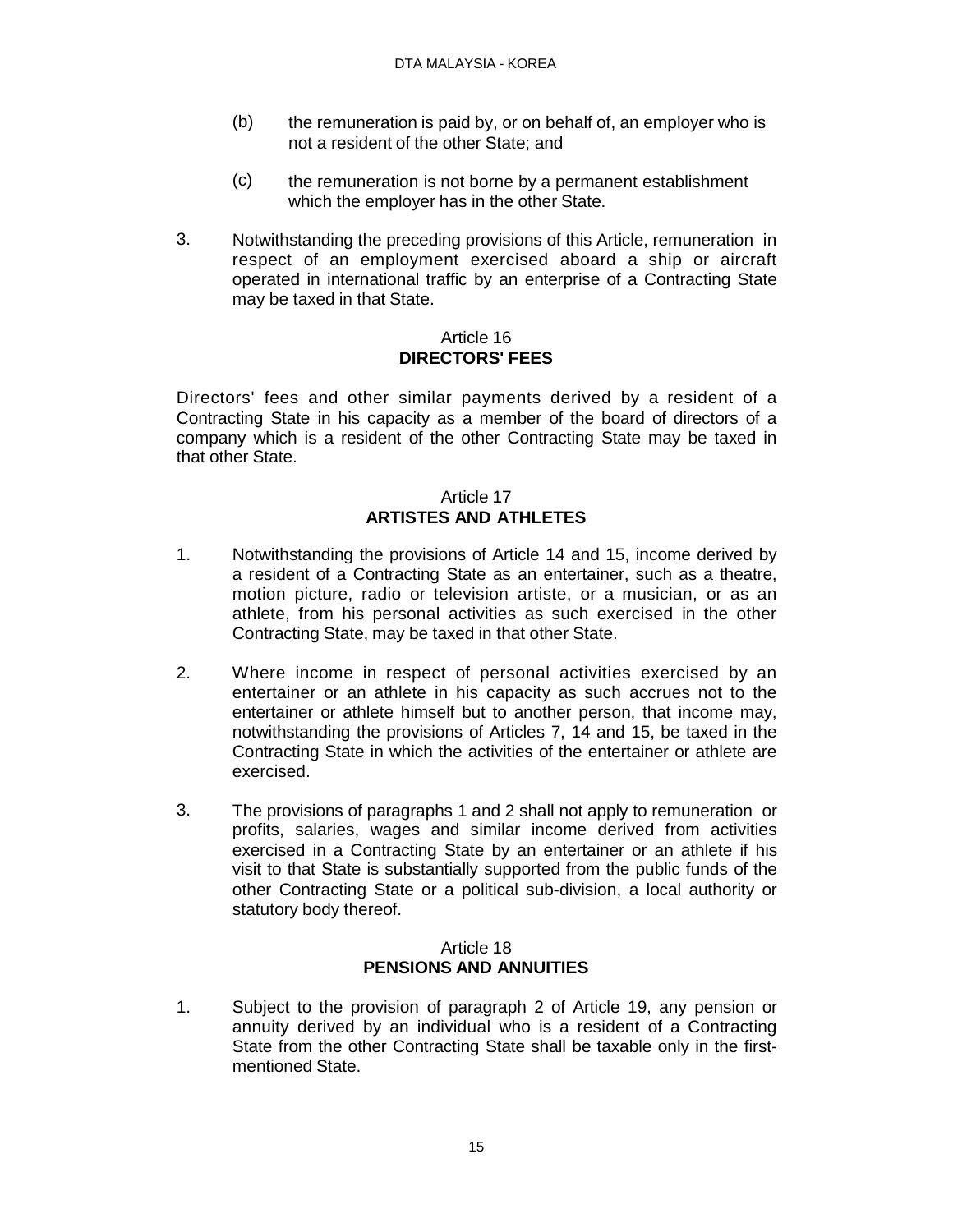2. The term "annuity" means a stated sum payable periodically at stated times, during life or during a specified or ascertainable period of time, under an obligation to make the payments in return for adequate and full consideration in money or money's worth.

## Article 19 **GOVERNMENT SERVICE**

1. (a) Remuneration, other than a pension, paid by a Contracting state or a political sub-division, a local authority or statutory body thereof to an individual in respect of services rendered to that State, sub-division, authority or body shall be taxable only in that State.

(b)However, such remuneration shall be taxable only in the other Contracting State if the services are rendered in that State and the individual is a resident of that State who:

- (i) is a national of that State; or
- (ii) did not become a resident of that State solely for the purpose of rendering the services.
- 2. (a) Any pension paid by, or out of funds created by, a Contracting State or a political sub-division, a local authority or statutory body thereof to an individual in respect of services rendered to that State, sub-division, authority or body shall be taxable only in that State.
	- (b) However, such pension shall be taxable only in the other Contracting State if the individual is a resident of, and a national of, that State.
- 3. The provisions of Articles 15, 16 and 18 shall apply to remuneration and pensions in respect of services rendered in connection with a business carried on by a Contracting State or a political sub-division, a local authority or statutory body thereof.
- 4. The provisions of paragraphs 1 and 2 shall likewise apply in respect of remuneration or pensions paid by:
	- (a) in the case of Korea, the Bank of Korea, the Export-Import Bank of Korea, the Korea Trade Promotion Corporation and other government-owned institutions performing the functions of a government nature, as may be agreed from time to time between the competent authorities of the Contracting States; and
	- (b) in the case of Malaysia, the Bank Negara Malaysia, the Malaysian Industrial Development Authority, the Tourist Development Corporation and other government -owned institutions performing the functions of a governmental nature,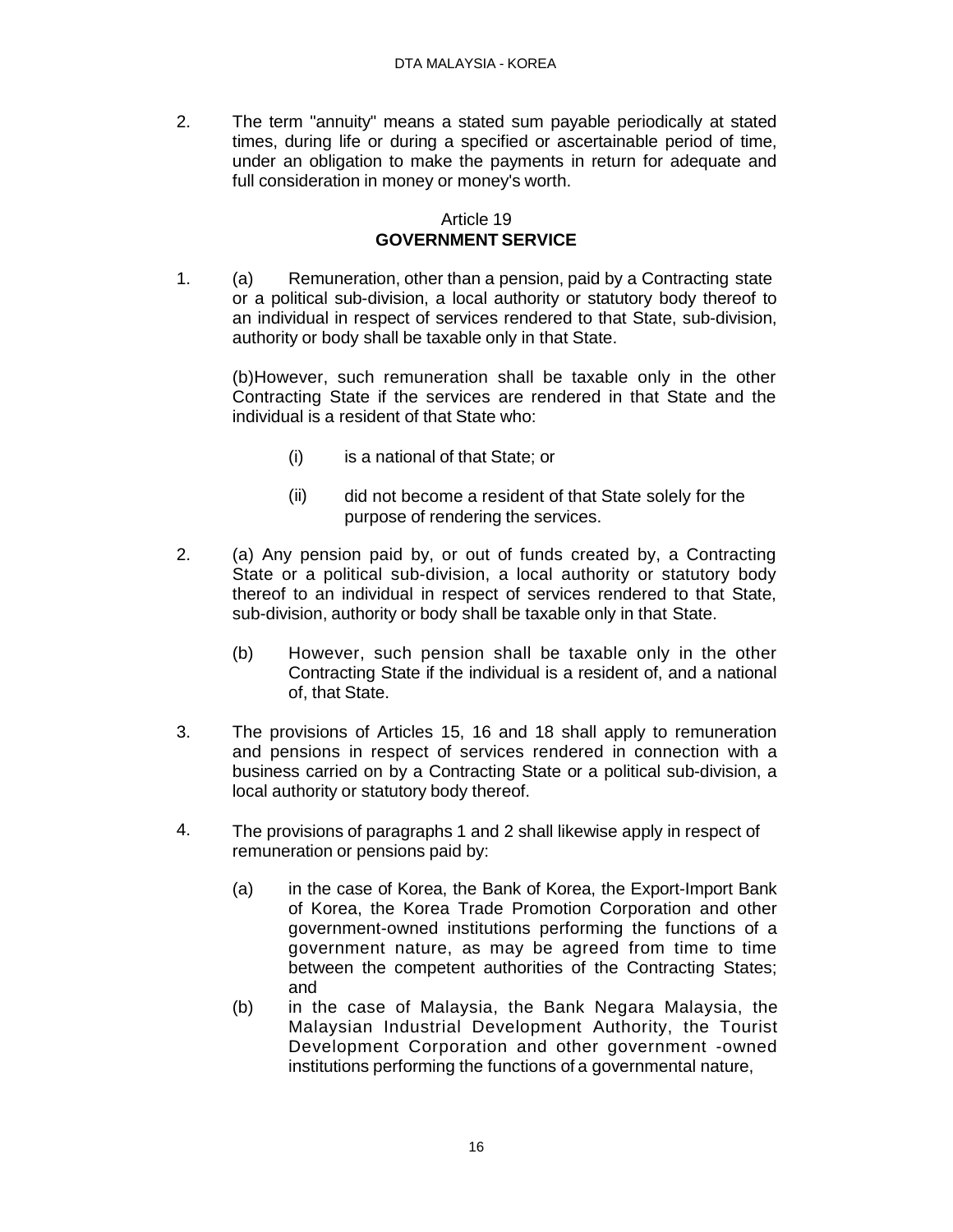as may be agreed from time to time between the competent authorities of the Contracting States.

#### Article 20 **PROFESSORS AND TEACHERS**

- 1. An individual who, at the invitation of a university, college, school or other similar recognized educational institution in a Contracting State, visits that State for a period not exceeding two years solely for the purpose of teaching or conducting research or both at such educational institution and who is, or was immediately before that visit, a resident of the other Contracting State shall be exempt from tax in the first mentioned State on any remuneration for such teaching or research in respect of which he is subject to tax in the other State.
- 2. This Article shall not apply to income from research if such research is undertaken primarily for the private benefit of a specific person or persons.

### Article 21 **STUDENTS AND APPRENTICES**

An individual who is a resident in a Contracting State and is temporarily present in the other Contracting State solely:

- (a) as a student at a recognised university, college or school in the other State,
- (b) as a business or technical apprentice, or
- (c) as the recipient of a grant, allowances or award for the primary purpose of study or research from a religious, charitable, scientific or educational organisation,

shall not be taxed in the other State in respect of remittances from abroad for the purposes of his maintenance, education or training or in respect of a scholarship grant. The same shall apply to any amount representing remuneration for services rendered in that other State, provided that such services are in connection with his studies or practical training or are necessary for the purpose of his maintenance.

### Article 22 **OTHER INCOME**

Items of income of a resident of a Contracting State, wherever arising, not dealt with in the foregoing Articles of this Agreement shall be taxable only in that State except that if such income is derived from sources within the other Contracting State, it may also be taxed in that other State.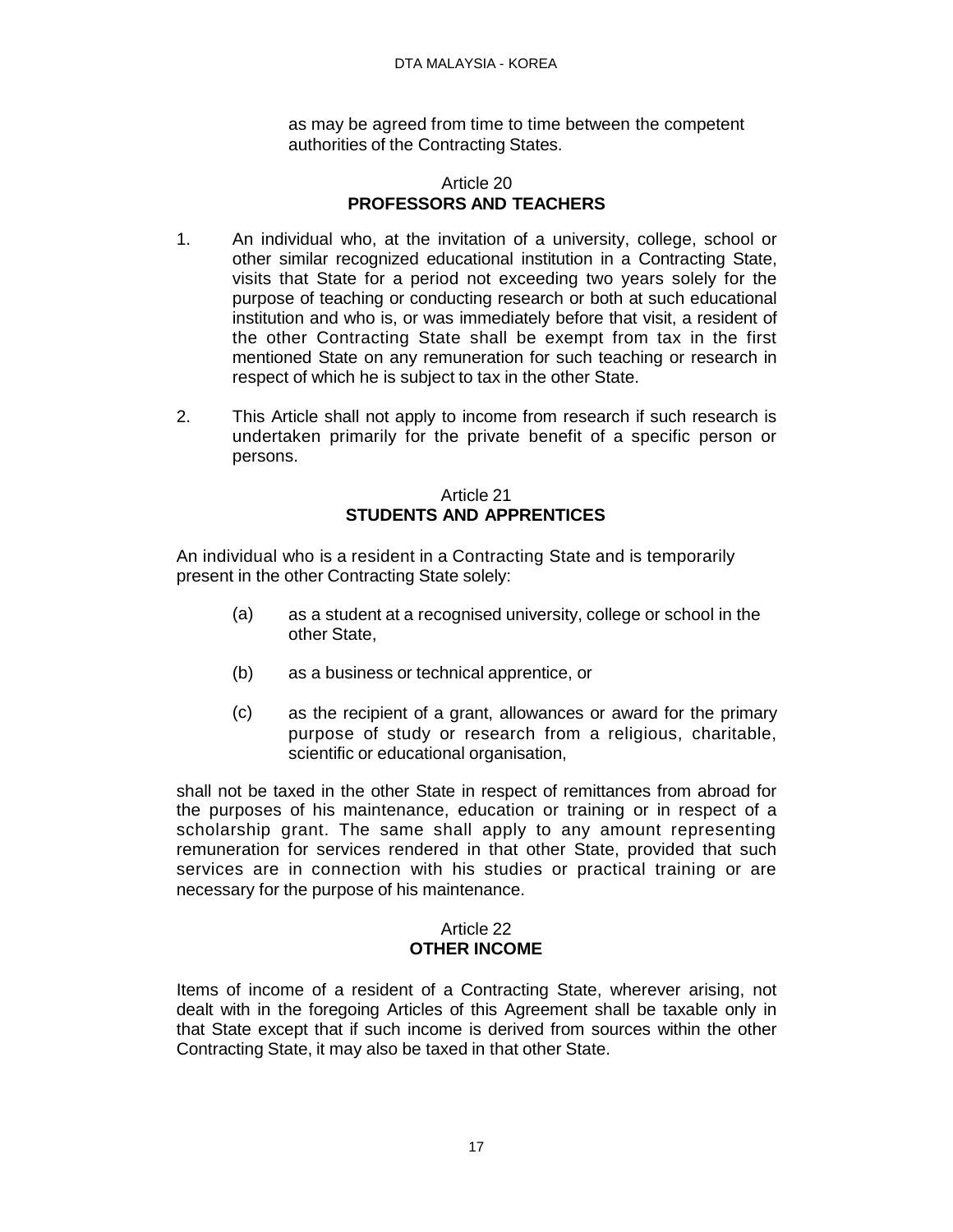#### Article 23 **METHODS FOR ELIMINATION OF DOUBLE TAXATION**

1. In the case of a resident of Korea, double taxation shall be avoided as follows:

Subject to the provisions of Korean tax law regarding the allowance as a credit against Korean tax of tax payable in any country other than Korea which shall not affect the general principle hereof, the Malaysian tax payable (excluding in the case of a dividend tax payable in respect of the profits out of which the dividend is paid) under the laws of Malaysia and in accordance with this Agreement, whether directly or by deduction, in respect of income from sources within Malaysia shall be allowed as a credit against Korean tax payable in respect of that income. The credit shall not, however, exceed that proportion of Korean tax which the income from sources within Malaysia bears to the entire income subject to Korean tax.

- 2. For the purpose of paragraph 1, the term "Malaysian tax payable" shall be deemed to include:
	- (a) in respect of dividends received from a company which is a resident of Malaysia, any amount which would have been payable as Malaysian tax but for an exemption from tax granted under the Malaysian laws relating to incentives for the promotion of economic development in Malaysia which were in force on the date of signature of this Agreement or any other provisions which may subsequently be introduced in Malaysia in modification of, or in addition to, those laws so far as they are agreed by the competent authorities of the Contracting States to be of a substantially similar character:

Provided that any deduction from Korean tax granted in accordance with the provisions of this paragraph shall not exceed an amount equal to 20 per cent of the gross amount of the dividends;

- (b) in the case of interest to which paragraph 3 of Article 11 applies, an amount not exceeding 15 per cent of the gross amount of the interest in respect of which Malaysian tax would have been payable but for the exemption granted in accordance with that paragraph;
- (c) in the case of approved industrial royalties to which paragraph 3 of Article 12 applies, an amount not exceeding 15 per cent of the gross amount of the royalties in respect of which Malaysian tax would have been payable but for the exemption granted in accordance with that paragraph.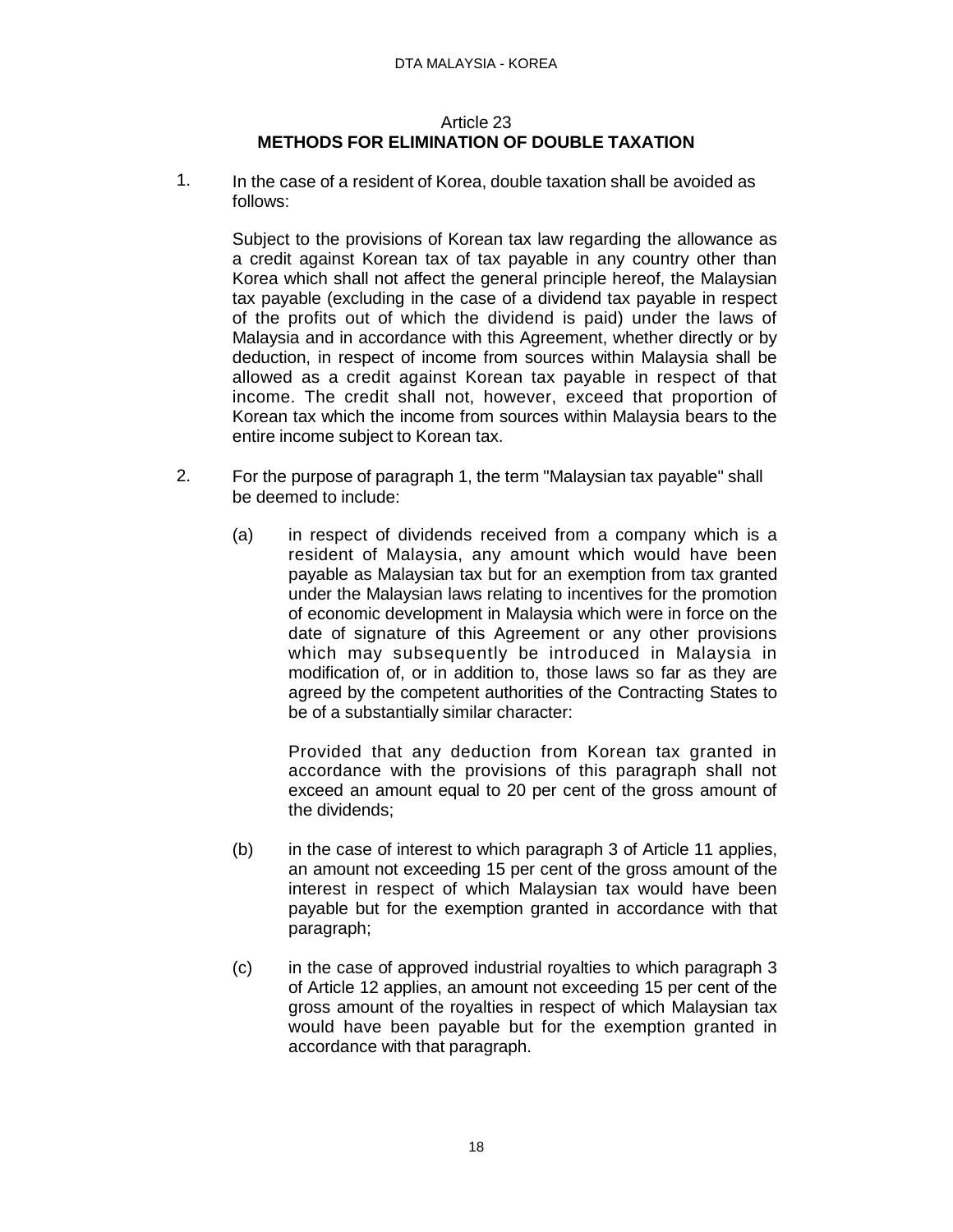3. In the case of a resident of Malaysia, double taxation shall be avoided as follows:

Subject to the provisions of the law of Malaysia regarding the allowance as a credit against Malaysian tax of tax payable in any country other than Malaysia which shall not affect the general principle thereof, the Korean tax payable (excluding in the case of a dividend tax payable in respect of the profits out of which the dividend is paid) under the law of Korea and in accordance with this Agreement, whether directly or by deduction, by a resident of Malaysia in respect of income from sources within Korea shall be allowed as a credit against Malaysian tax payable in respect of such income, but in an amount not exceeding that portion of Malaysian tax which such income bears to the entire income chargeable to Malaysian tax.

- 4. For the purposes of paragraph 3, the term "Korean tax payable" shall, notwithstanding any reduction of tax under the provisions of paragraph 2 of Articles 10, 11 or 12, be deemed to include the amount of Korean tax which would have been payable in accordance with Korean tax laws but for the exemption or reduction of Korean tax in accordance with the Korean laws relating to incentives for the promotion of economic development in Korea which were in force on the date of signature of this Agreement or any other provisions which may subsequently be introduced in Korea in modification of, or in addition to, those laws so far as they are agreed by the competent authorities of the Contracting State to be of a substantially similar character: Provided that the amount of the tax referred to in this paragraph shall not, however, exceed:
	- (a) in the case of dividends an amount of 20 per cent of the gross amount of such dividend;
	- (b) in the case of interest an amount of 15 per cent of the gross amount of such interest; and
	- (c) in the case of royalties an amount of 15 per cent of the gross amount of such royalties.

### Article 24 **NON-DISCRIMINATION**

- 1. Nationals of a Contracting State shall not be subjected in the other Contracting State to any taxation or any requirement connected therewith, which is other or more burdensome than the taxation and connected requirements to which nationals of that other State in the same circumstances are or may be subjected.
- 2. The taxation on a permanent establishment which an enterprise of a Contracting State has in the other Contracting State shall not be less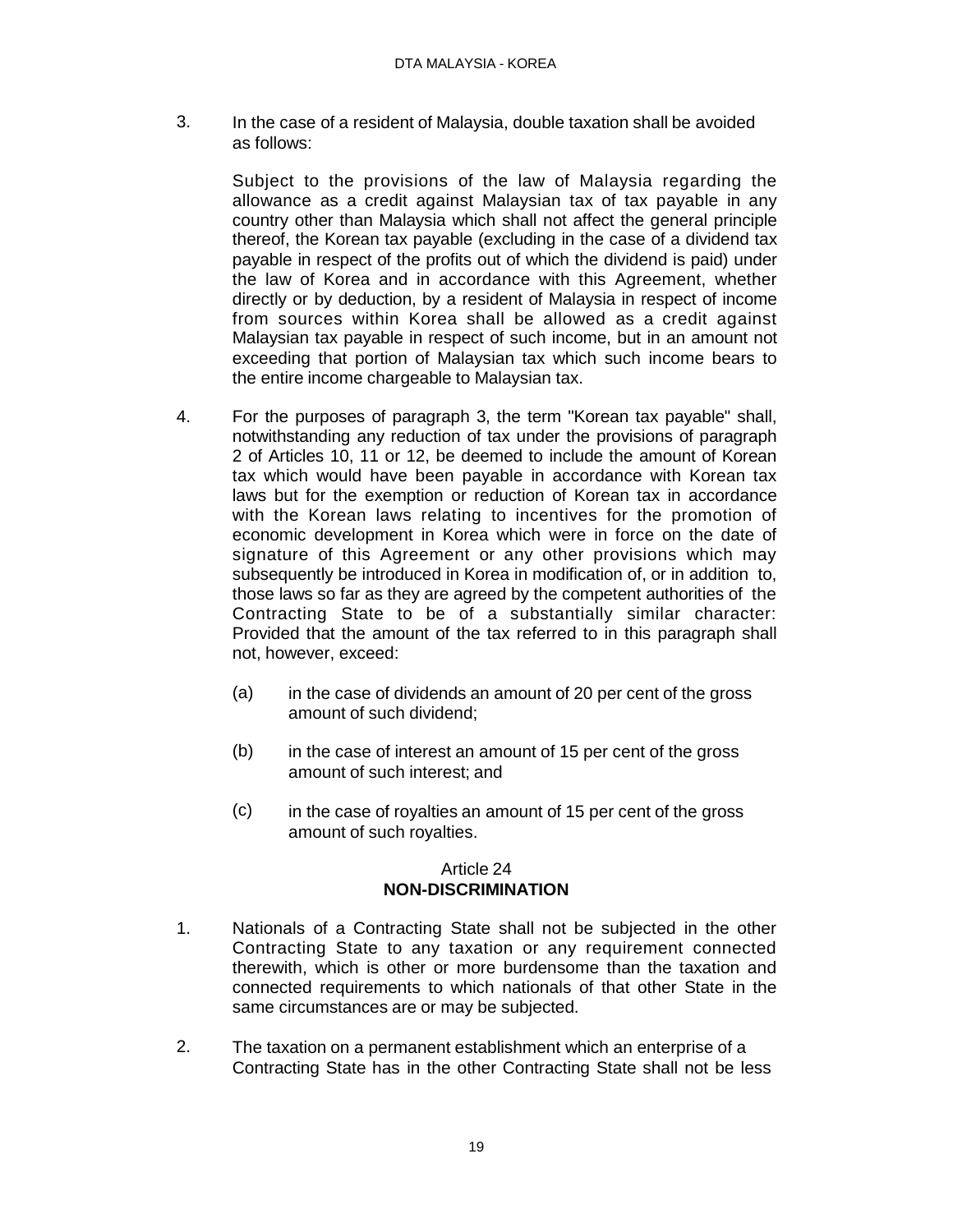favourably levied in that other State than the taxation levied on enterprises of that other State carrying on the same activities.

- 3. The provisions of this Article shall not be construed as obliging a Contracting State to grant to residents of the other Contracting State any personal allowances, reliefs and reductions for taxation purposes on account of civil status or family responsibilities which it grants to its own residents.
- 4. Moreover nothing in this Article shall be construed as obliging a Contracting State to grant to nationals of the other Contracting State not resident in the first-mentioned State those personal allowance, reliefs and reductions for tax purposes which are by law available on the date of signature of this Agreement only to nationals of the first mentioned State or to such other persons specified therein who are not resident in that State.
- 5. Enterprises of a Contracting State, the capital of which is wholly or partly owned or controlled, directly or indirectly, by one or more residents of the other Contracting State, shall not be subjected in the first-mentioned State to any taxation or any requirement connected therewith which is other or more burdensome than the taxation and connected requirements to which other similar enterprises of the first mentioned State are or may be subjected.
- 6. In this Article the term "taxation" means taxes which are the subject of this Agreement.

### Article 25 **MUTUAL AGREEMENT PROCEDURE**

- 1. Where a person considers that the actions of one or both of the Contracting States result or will result for him in taxation not in accordance with the provisions of this Agreement, he may, irrespective of the remedies provided by the domestic laws of those States, present his case to the competent authority of the Contracting State of which he is a resident or, if his case comes under paragraph 1 of Article 24, to that of the State of which he is a national. The case must be presented within three years from the first notification of the action resulting in taxation not in accordance with the provisions of this Agreement.
- 2. The competent authority shall endeavour, if the objection appears to it to be justified and if it is not itself able to arrive at a satisfactory solution, to resolve the case by mutual agreement with the competent authority of the other Contracting State with a view to the avoidance of taxation which is not in accordance with this Agreement.
- 3. The competent authorities of the Contracting States shall endeavour to resolve by mutual agreement any difficulties or doubts arising as to the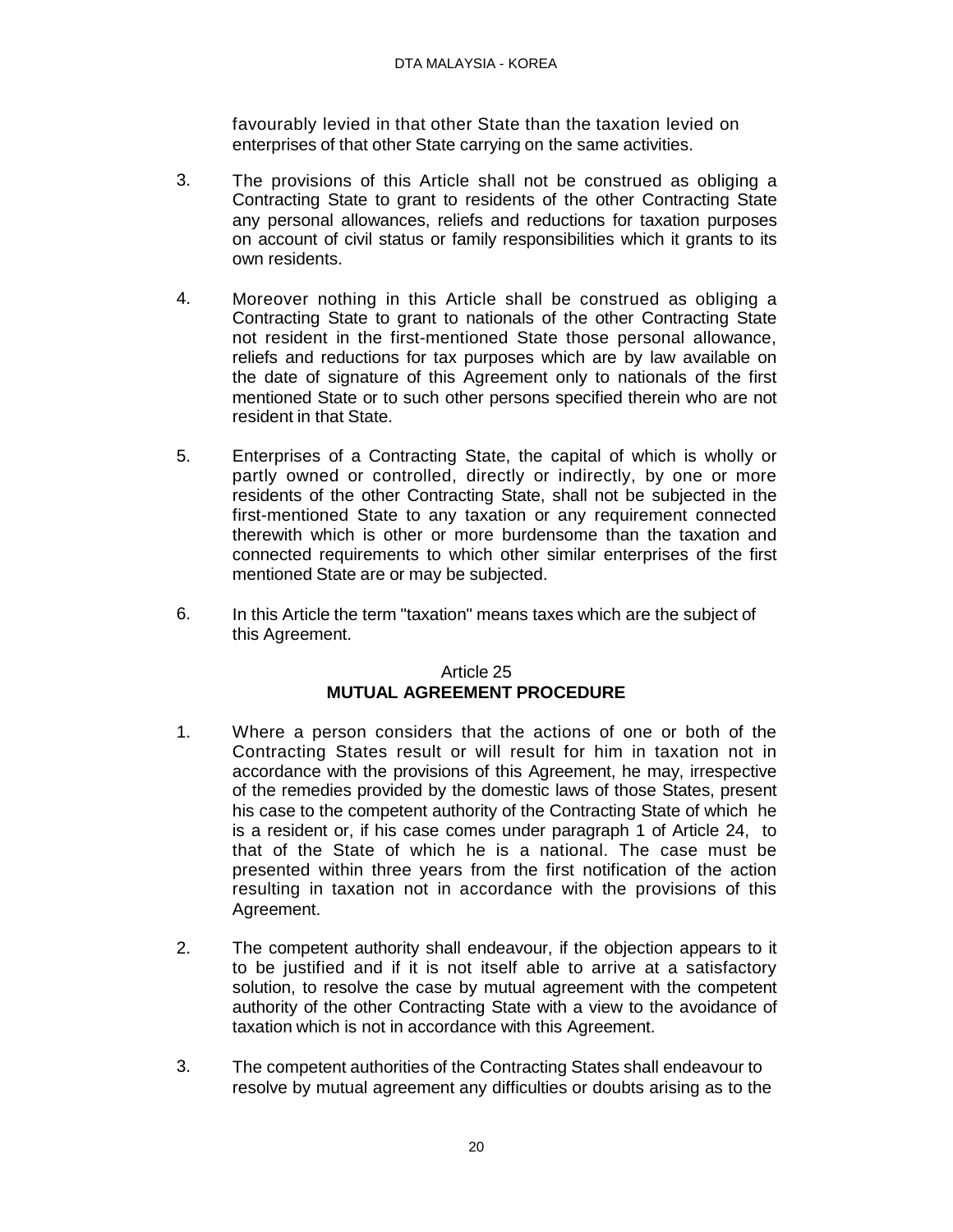interpretation or application of this Agreement. They may also consult together for the elimination of double taxation in cases not provided for in this Agreement.

4. The competent authorities of the Contracting States may communicate with each other directly for the purpose of reaching an agreement in the sense of the preceding paragraphs.

### Article 26 **EXCHANGE OF INFORMATION**

- 1. The competent authorities of the Contracting States shall exchange such information as is necessary for carrying out the provisions of this Agreement or of the domestic laws of the Contracting States concerning taxes covered by the Agreement insofar as the taxation thereunder is not contrary to the Agreement. Any information received by a Contracting State shall be treated as secret in the same manner as information obtained under the domestic laws of that State and shall be disclosed only to persons or authorities (including courts and administrative bodies) involved in the assessment or collection of, the enforcement or prosecution in respect of, or the determination of appeals in relation to, the taxes covered by the Agreement. Such persons or authorities shall use the information only for such purposes.
- 2. In no case shall the provisions of paragraph 1 be construed so as to impose on a Contracting State the obligation:
	- (a) to carry out administrative measures at variance with the laws and administrative practice of that or of the other Contracting State:
	- (b) to supply information which is not obtainable under the laws or in the normal course of the administration of that or of the other contracting State;
	- (c) to supply information which would disclose any trade, business, industrial, commercial or professional secret or trade process, or information, the disclosure of which would be contrary to public policy (order public).

### Article 27 **DIPLOMATIC AGENTS AND CONSULAR OFFICERS**

Nothing in this Agreement shall affect the fiscal privileges of diplomatic agents or consular officers under the general rules of international law or under the provisions of special agreements.

#### Article 28 **ENTRY INTO FORCE**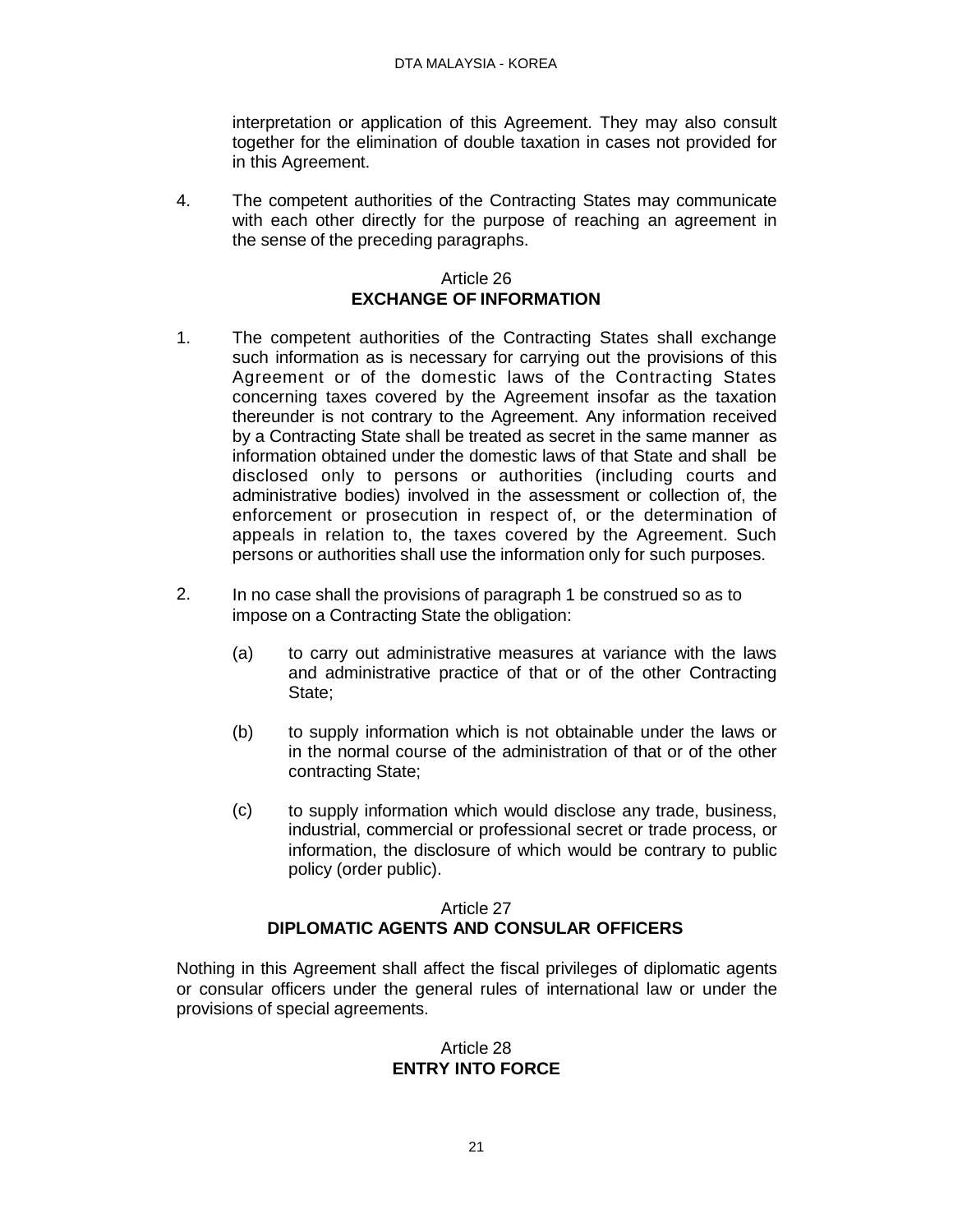- 1. This Agreement shall be ratified and the instruments of ratification shall be exchanged at ………….. as soon as possible. The Agreement shall enter into force on the thirtieth day after the date of exchange of the instruments of ratification.
- 2. This Agreement shall have effect:
	- (a) in Korea:
		- (i) in respect of tax withheld at the source on amounts paid or credited to non-residents on or after the first day of January of the year of the signature; and
		- (ii) In respect of other taxes for taxation years (income years) beginning on or after the first day of January of the year of the signature.
	- (b) in Malaysia:

in respect of Malaysian tax for any year of assessment beginning on or after the first day of January in the year immediately following the year of the signature.

### Article 29 **TERMINATION**

This Agreement shall remain in force indefinitely but either Contracting State may, on or before the thirtieth day of June in any calendar year from the fifth year from that in which this Agreement was signed, give to the other Contracting State, through diplomatic channels, written notice of termination and, in such event this Agreement shall cease to have effect:

- (a) in Korea:
	- (i) in respect of tax withheld at the source on amounts paid or credited to non-residents on or after the first day of January in the calendar year next following that in which the notice is given; and
	- (ii) in respect of other taxes for taxation years (income years) beginning on or after the first day of January in the calendar year next following that in which the notice is given.
- (b) in Malaysia:

in respect of Malaysian tax in any year of assessment beginning on or after the first day of January in the second calendar year next following that in which the notice is given.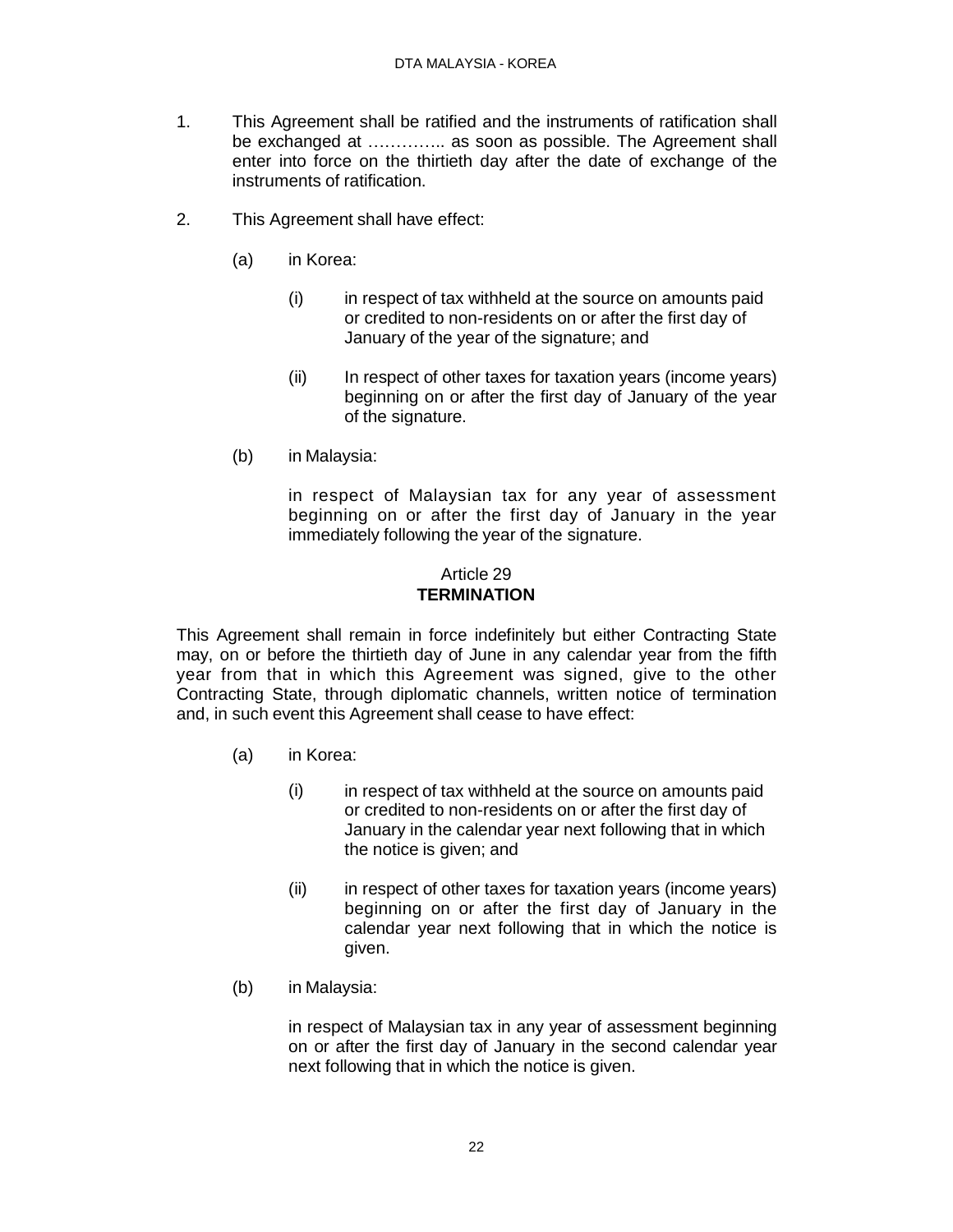IN WITNESS WHEREOF the undersigned, duly authorised thereto by their respective Governments, have signed this Agreement.

DONE in duplicate at Kuala Lumpur this 20th day of April 1982, each in the Korean, Bahasa Malaysia and English languages the three texts being equally authoritative, except that in the case of divergence of interpretation the English text shall prevail.

For the Government of Malaysia

For the Government of the Republic of Korea

# **PROTOCOL**

At the time of signing the Agreement between the Government of the Republic of Korea and the Government of Malaysia for the Avoidance of Double Taxation and the Prevention of Fiscal Evasion with respect to Taxes on Income, the undersigned have agreed that the following provisions shall form an integral part of the Agreement.

1. In respect of Article 2 "Taxes Covered":

It is understood that this Agreement shall apply to-

- (a) the Korean defense tax where charged by reference to the income tax or the corporation tax;
- (b) the Korea inhabitant tax which is imposed on income base only.
- 2. In respect of Article 8 "Shipping and Air Transport":

It is understood that Korea shall exempt the value added tax on the operation of ships or aircraft in international traffic by an enterprise of Malaysia insofar as Malaysia shall not impose any tax in Malaysia similar to the value added tax of Korea on the operation of ships or aircraft in international traffic by an enterprise of Korea.

3. In respect of Article 10 "Dividends":

It is understood that if after the date of signature of this Agreement the system of taxation in Malaysia appl icable to the income and distributions of companies is altered by the introduction of a tax on the income or profits of a company (for which no credit or partial credit is given to its shareholders) and of a further tax on dividends paid by the company, both Korea and Malaysia shall consult each other with a view to reaching mutual agreement.

4. In respect of Article 10 "Dividends":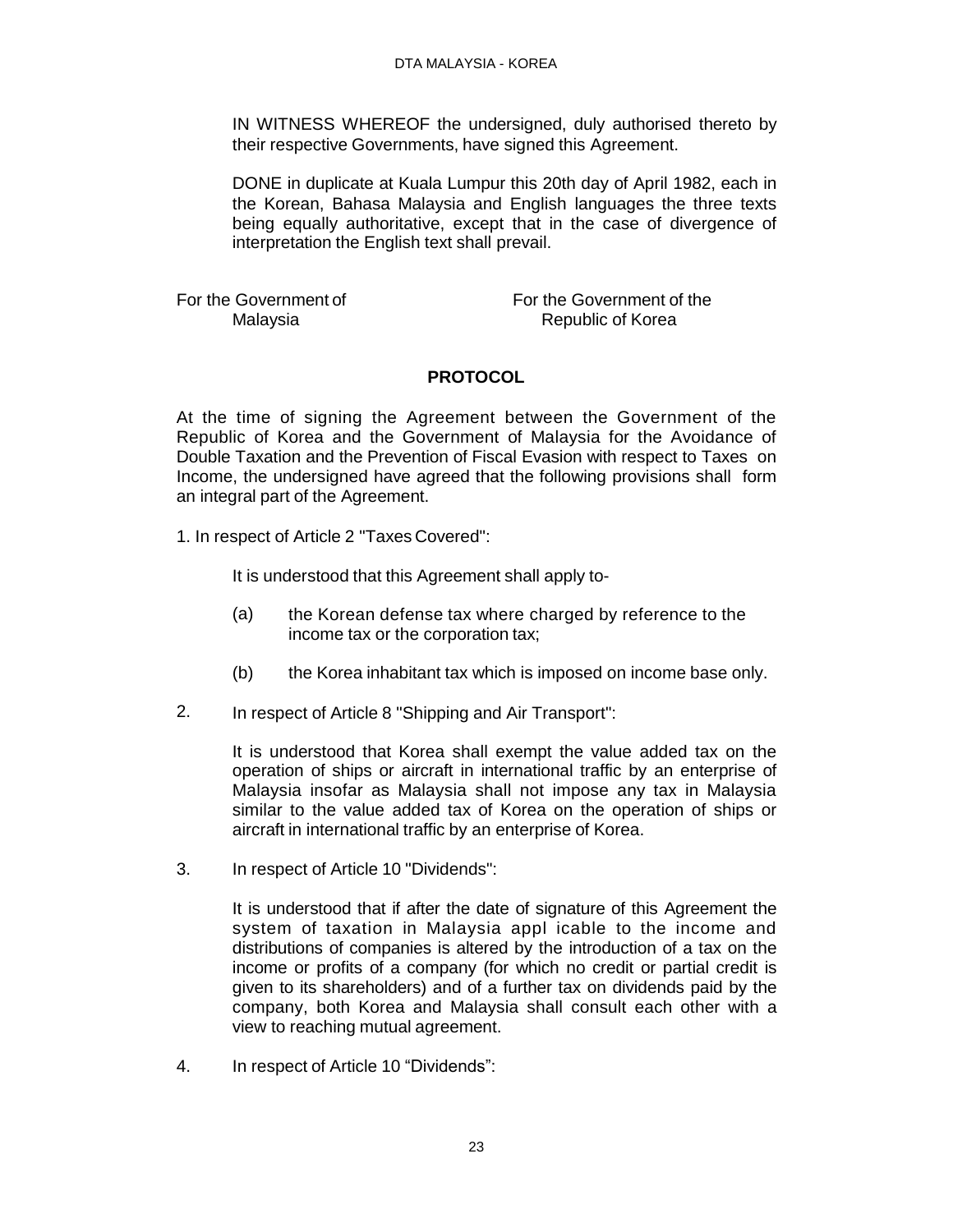It is understood that:

- (a) Where dividend was paid by a company --
	- (i) which was resident in both Malaysia and Singapore and the meeting at which the dividend was declared was held in Malaysia; or
	- (ii) which was resident in Singapore and at the time of payment of that dividend the company declared itself to be a resident of Malaysia,

pur suant t o Art icle VII of t he Agreement bet ween the Government of Malaysia and the Government of the Republic of Singapore for the Avoidance of Double Taxation and the Prevention of Fiscal Evasion with respect to Taxes on Income signed in Singapore on 26th December, 1968, the dividend shall be deemed to have been paid by a company resident in Malaysia;

- (b) Where a dividend was paid by a company;
	- (i) which was resident in both Malaysia and Singapore and the meeting at which the dividend was declared was held in Singapore; or
	- (ii) which was resident in Malaysia and at the time of payment of that dividend the company declared itself to be a resident of Singapore,

pur suant t o Art icle VII of t he Agreement bet ween the Government of Malaysia and the Government of the Republic of Singapore for the Avoidance of Double Taxation and the Prevention of fiscal Evasion with respect to Taxes on Income signed in Singapore on 26th December, 1968, the dividend shall be deemed to have been paid by a company not resident in Malaysia.

5. In respect of Article 11 "Interest":

It is understood that if Malaysia agrees to a lower rate of tax than 15 per cent with any other country subsequent to the signature of this Agreement, Malaysia shall grant the same treatment to Korea.

Provided that Malaysia is not granted full tax credit by that other country credit for exempt dividends paid by a company resident in Malaysia, and the rate of tax referred to in paragraph (2) (a) of Article 12 on industrial royalties agreed to with that other country by Malaysia does not exceed 10 per cent.